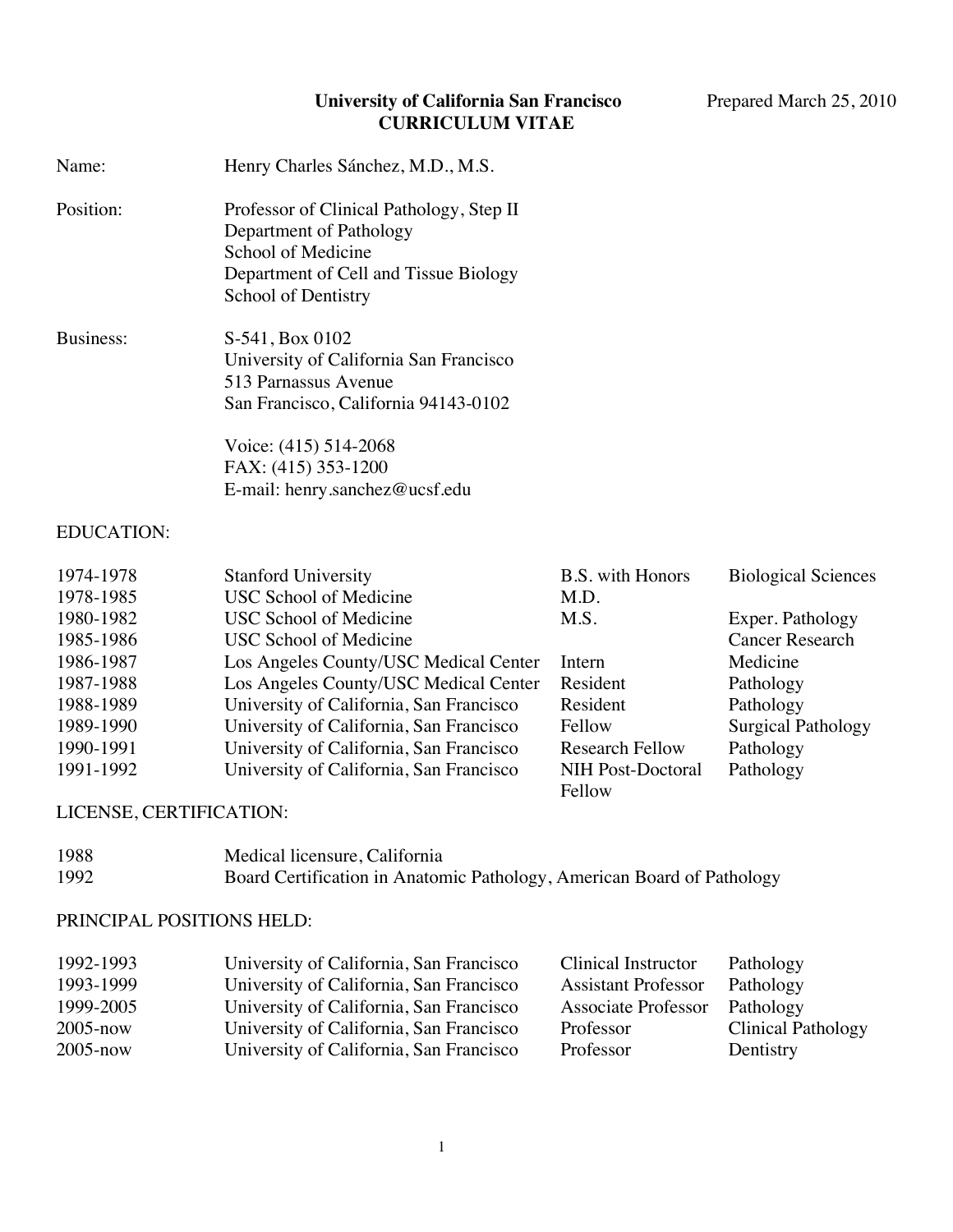#### FELLOWSHIPS:

| 1974-1978                   | <b>Stanford University</b>                                                                                                                                                | California Student Fellowship                  |
|-----------------------------|---------------------------------------------------------------------------------------------------------------------------------------------------------------------------|------------------------------------------------|
| 1978-80                     | University of Southern California School of Medicine                                                                                                                      | National Medical Fellowship                    |
| 1979                        | University of Southern California Cancer Center                                                                                                                           | <b>Summer Oncology</b><br>Fellowship           |
| 1983-88                     | University of Southern California School of Medicine<br>Department of Pathology                                                                                           | <b>Research Assistant</b><br>Fellowship        |
| 1984                        | University of Southern California School of Medicine                                                                                                                      | Commonwealth Fund<br>Fellowship                |
| 1984-85                     | University of Southern California Cancer Center                                                                                                                           | Feiger Research Fellowship                     |
| 1985                        | University of Southern California School of Medicine<br>Childrens Hospital of Los Angeles                                                                                 | <b>Summer Clinical Assistant</b><br>Fellowship |
| 1985-86                     | USC Cancer Center and School of Medicine                                                                                                                                  | Smooth Research Fellowship                     |
| 1990-1991                   | University of California, San Francisco<br><b>Research Department of Pathology</b>                                                                                        | <b>Anatomic Pathology</b><br>Fellowship        |
| 1991-1992                   | University of California, San Francisco, SFGH                                                                                                                             | <b>NIH AIDS Postdoctoral</b><br>Fellowship     |
| 2000-2001                   | University of California, San Francisco School of Medicine Faculty Teaching Fellowship<br><b>Teaching Scholars Program</b>                                                |                                                |
| <b>HONORS &amp; AWARDS:</b> |                                                                                                                                                                           |                                                |
| 1974                        | First Place in Twelfth Grade Biological Sciences, Annual San Francisco Bay Area<br>Science Fair<br>Title: The Effect of Amino Acids on the Rate of Regeneration of Hydra. |                                                |
| 1978                        | Outstanding First Year Medical Student in Gross Anatomy, University of Southern<br>California School of Medicine                                                          |                                                |
| 1991                        | Young Investigator Award, Academy of Clinical Laboratory Physicians and Scientists                                                                                        |                                                |
| $199\Delta$                 | Elected to Alpha Omega Alpha Medical Honor Society as a faculty member by Alpha                                                                                           |                                                |

1994 Elected to Alpha Omega Alpha Medical Honor Society as a faculty member by Alpha Omega Alpha members of the Class of 1994, University of California, San Francisco School of Medicine (May 5)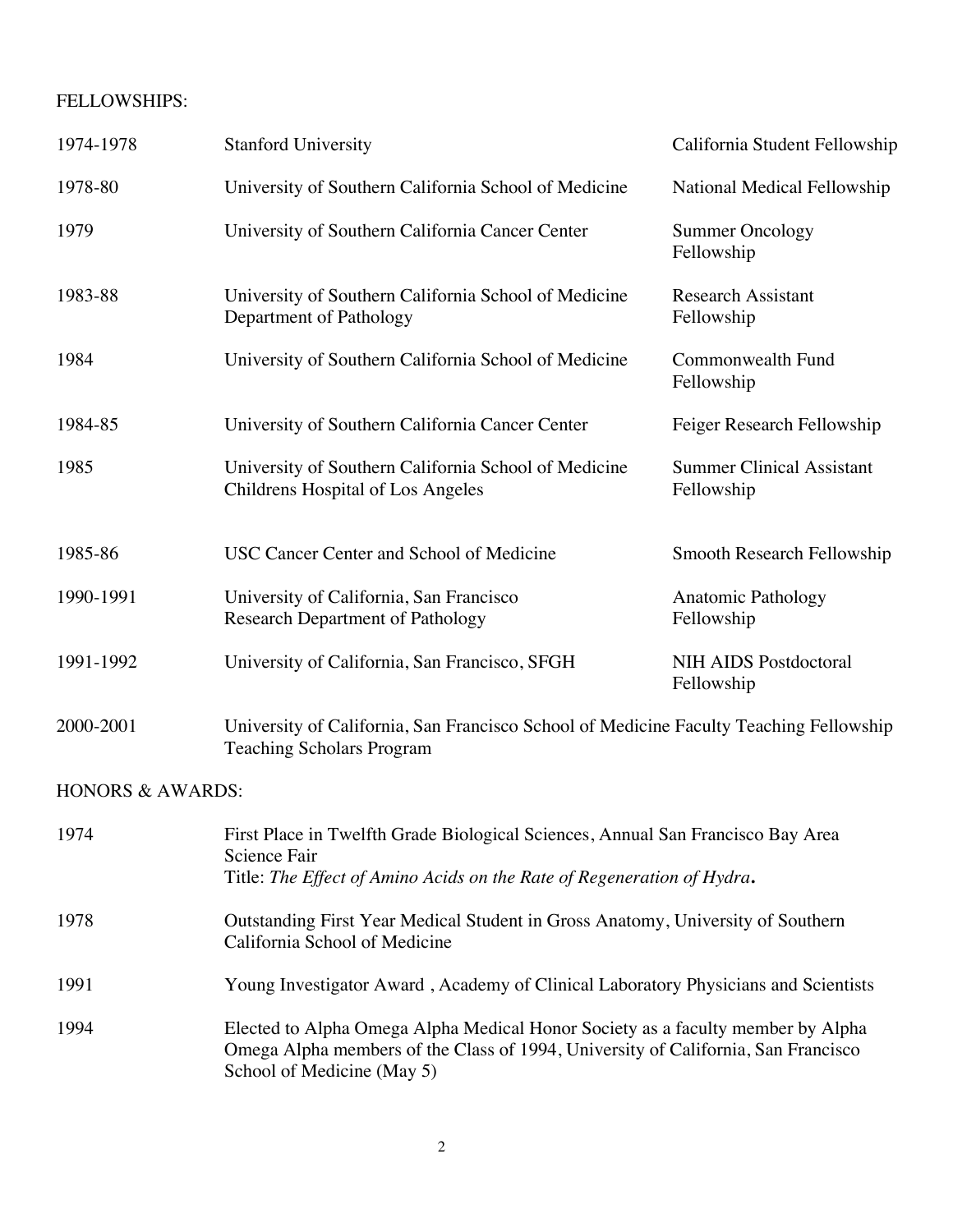| 2001 to present | Elected to The Haile T. Debas Academy of Medical Educators as a founding member for<br>outstanding accomplishment in medical education, University of California, San<br>Francisco School of Medicine |
|-----------------|-------------------------------------------------------------------------------------------------------------------------------------------------------------------------------------------------------|
| 2004 to 2010    | Appointed to The Endowed Chair in Pathology Medical Student Education, University of<br>California, San Francisco School of Medicine, November 19, 2004 to June 30, 2010.                             |

#### **KEYWORDS/AREAS OF INTEREST**

Anatomic pathology, autopsy pathology, medical/dental /pharmacy/physical therapy/graduate education, carcinogenesis, prion diseases, digital photography, computer technology in education (podcasting, audience response system and digital virtual microscopy), medical education research, curriculum design, pathology board reviews for medicine, dentistry and osteopathic medicine, mentoring

# **PROFESSIONAL ACTIVITIES**

#### CLINICAL

| 1992 to present | Attending, Autopsy Service, UCSF: I attend from 4 months of the year on this<br>service, supervising 2-5 house staff and medical students.       |
|-----------------|--------------------------------------------------------------------------------------------------------------------------------------------------|
| 2000 to present | <b>Program Director, Department of Pathology Post-Sophomore Fellowship,</b><br>University of California, San Francisco School of Medicine (July) |

#### SUMMARY OF CLINICAL ACTIVITIES

My time is spent teaching and signing-out autopsy cases with pathology residents, post-sophomore fellows, and rotating medical students. I attend weekly Tuesday morning Gross Autopsy Conference with pathology residents and other attendings on the autopsy service, and twice a month Autopsy Histopathology conference with pathology residents and attendings. I also present autopsy cases to various housestaff and attending conferences at UCSF Moffitt Hospital including Cardiology Grand Rounds, UCSF Moffitt ICU Morbidity and Mortality (10 to 12/year). Other conferences occasionally include Pediatric ICU Morbidity and Mortality, Pulmonary Grand Rounds and Radiation/Oncology Teaching Conference.

#### **PROFESSIONAL ORGANIZATIONS**

- 1980-1993 American Association for the Advancement of Science
- 1996 to present UCSF Faculty Association
- 1998 to present Member of the UCSF Academic Senate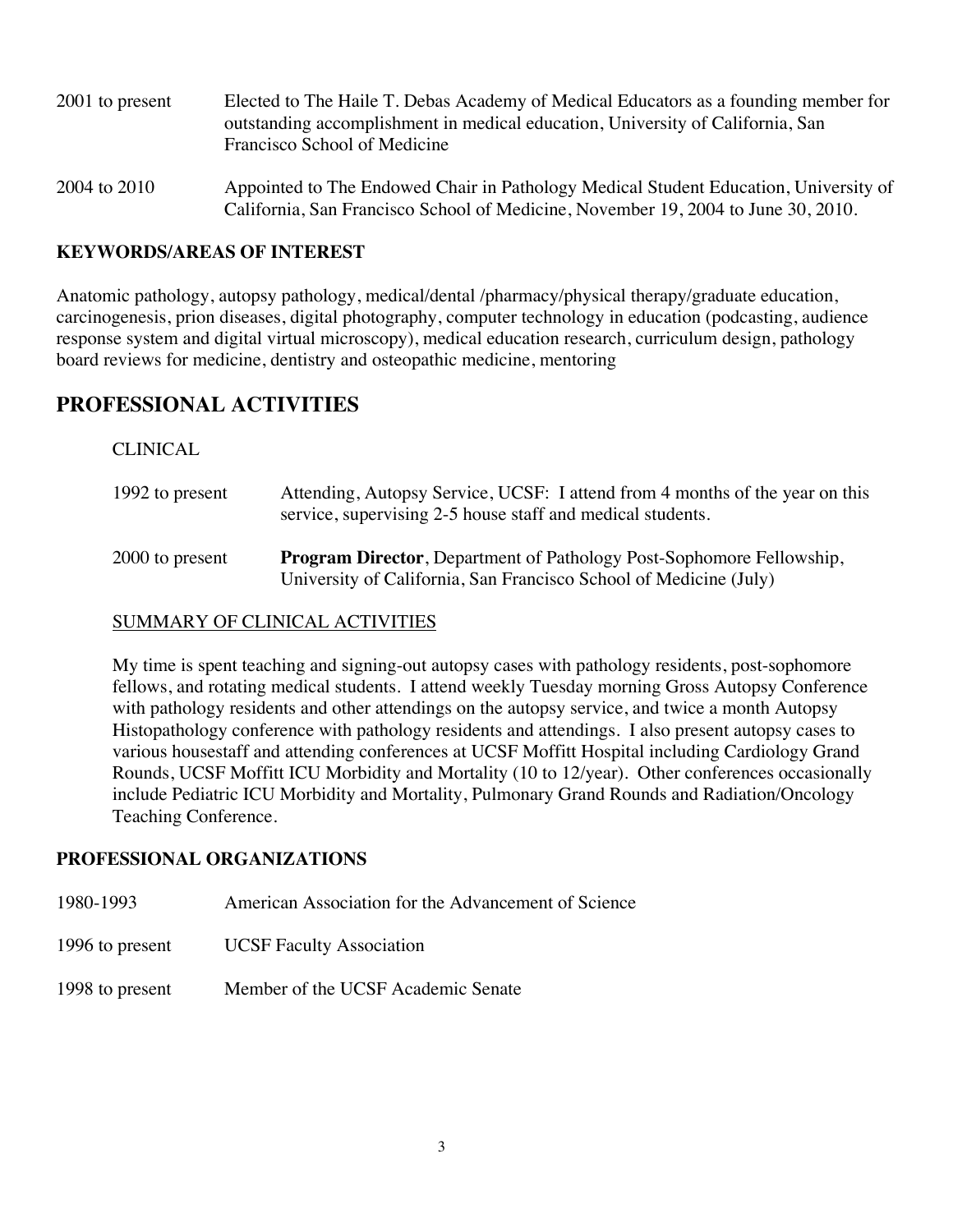#### **INVITED PRESENTATIONS**

#### REGIONAL

| 1993 to 2007, 2010 | Stanford University, USMLE Step 1 pathology board exam review lectures.                                                                                                                                                                                   |
|--------------------|-----------------------------------------------------------------------------------------------------------------------------------------------------------------------------------------------------------------------------------------------------------|
| 2001               | Chicanos & Latinos for Health Education at University of California, San Francisco,<br>Keynote speaker for the Health Professions High School Recruitment Day                                                                                             |
| 2003               | GME Grand Rounds: "Teaching How to Teach: Approaches to the challenging student"<br>at University of California, San Francisco                                                                                                                            |
| 2004               | Chicanos & Latinos for Health Education at University of California, San Francisco,<br>Keynote speaker for the Health Professions High School and College Recruitment Day                                                                                 |
| 2006               | State Latino Medical Student Association Annual Conference, Panelist "Improving<br>Latino Health Through Academic Careers", Stanford University School of Medicine                                                                                        |
| 2007               | UCSF Mini Medical School for the Public, Prologue: Basic Principles Underlying<br>Modern Medicine - From Genes to Body Systems. Entitled: "CSI: Fact vs Fiction from<br>the Perspective of a Pathologist: What You See on TV May Not Be True." (March 27) |
| 2007               | UCSF Mini Medical School for the Public, Metabolism & Nutrition: The Science Behind<br>Healthy Easting. Entitled: "The New Epidemic: The "Inside" Story of<br>Obesity."(November 15)                                                                      |
| 2009               | Association of Pathology Chairs 2009 Annual Meeting, participate in a panel discussion<br>entitled: "Different Approaches to an Integrated Curriculum - An Interactive Session",<br>July 16, 2009                                                         |
| 2010               | Premed Speaker at San Francisco State University. Entitled: "Who is the Pathologist?"<br>Sponsored by the San Francisco State University Post Baccalaureate (March 1)                                                                                     |

# **UNIVERSITY AND PUBLIC SERVICE**

#### **UNIVERSITY SERVICE**

## **SYSTEMWIDE**

- 2002-2004 UC Academic Senate Committee on Undergraduate Preparatory Education, UCSF Representative
- 2004-2007 UC Academic Senate Committee on Education Policy, UCSF Representative

#### UCSF CAMPUS-WIDE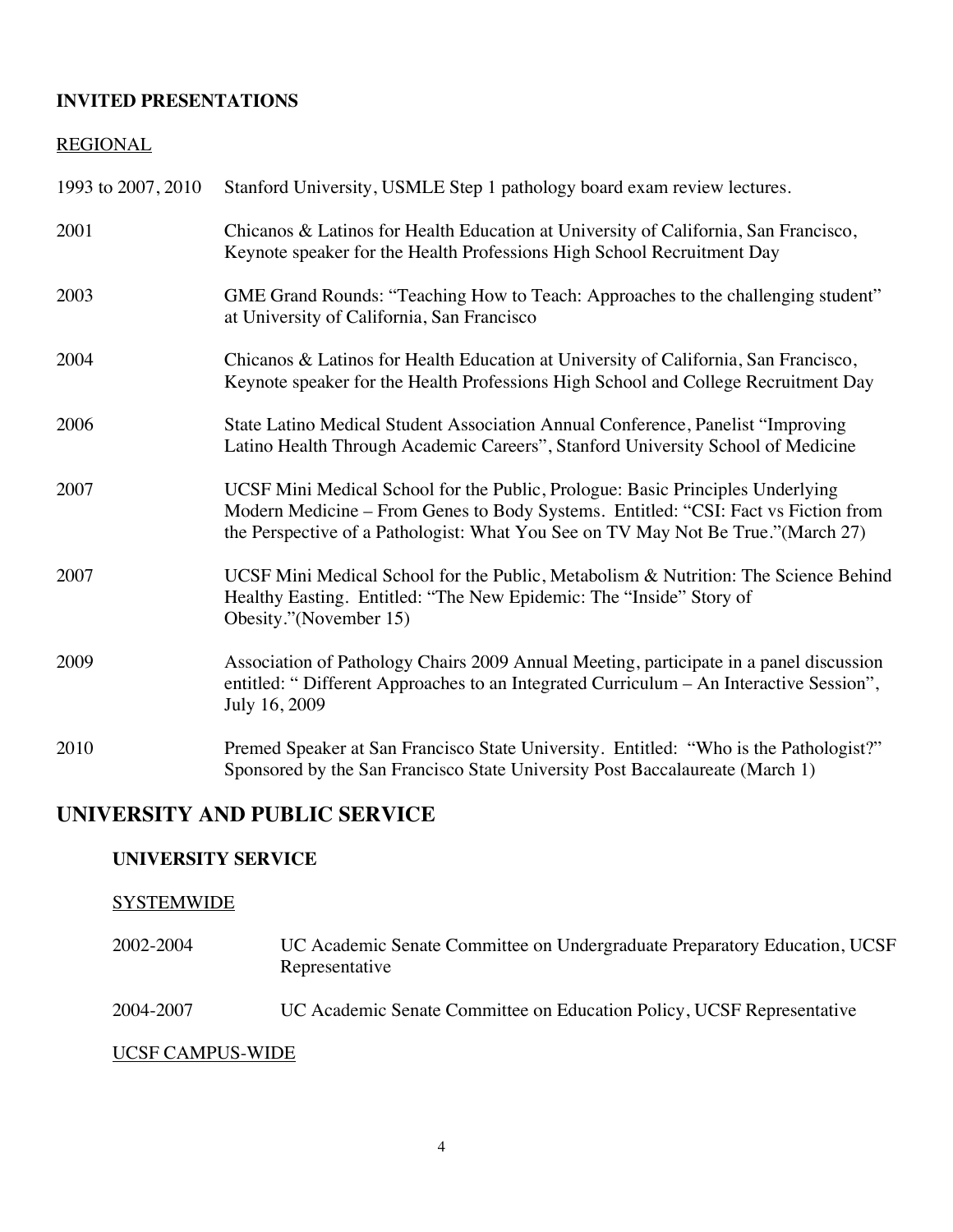| 1995-1999       | Quality Assurance Committee, University of California-Mount Zion Medical<br>Center                                                                                |
|-----------------|-------------------------------------------------------------------------------------------------------------------------------------------------------------------|
| 2002 and 2003   | <b>Chair, Ad hoc Review Committee for Academic Promotions, University of</b><br>California, San Francisco                                                         |
| 2002 to present | Committee on Educational Policy at University of California, San Francisco<br>Academic Senate, Vice-Chair 2004-05, Chair 2005-06 and 2006-07 and Guest<br>2007-08 |
| 2004 and 2006   | Member, Ad hoc Review Committee for Academic Promotions, University of<br>California, San Francisco                                                               |
| 2007 to 2009    | Member, Selection Committee for the Academic Senate Distinction in Teaching<br>Award                                                                              |
| 2007 to present | Member, UCSF Academic Information Systems Board (AISB)                                                                                                            |
| 2009 to present | Student Health Advisory Committee, Chair.                                                                                                                         |

## SCHOOL OF MEDICINE

|           | 1990-92 and 1995-98 Admissions Committee, University of California, San Francisco School of<br>Medicine                       |
|-----------|-------------------------------------------------------------------------------------------------------------------------------|
| 1991-1993 | Hispanic Center of Excellence, Faculty Development Coordinator, University of<br>California, San Francisco School of Medicine |
| 1993-96   | Joint Faculty Committee, University of California, Berkeley-San Francisco Joint<br><b>Medical Program</b>                     |
| 1997-1999 | First Year Course Committee, University of California, San Francisco School of<br>Medicine                                    |
| 1992-2001 | Second Year Course Committee, University of California San Francisco School<br>of Medicine                                    |
| 1995-2001 | Student Faculty Liaison Committee, University of California, San Francisco<br>School of Medicine                              |
| 1995-99   | Subject Area Committee - Cancer, Co-Chair, University of California, San<br>Francisco School of Medicine                      |
| 1996-99   | Subject Area Committee - Cancer, Chair, University of California, San Francisco<br>School of Medicine                         |
| 1997-99   | Foundations of Patient Care Advisory Committee Meeting, University of<br>California, San Francisco School of Medicine         |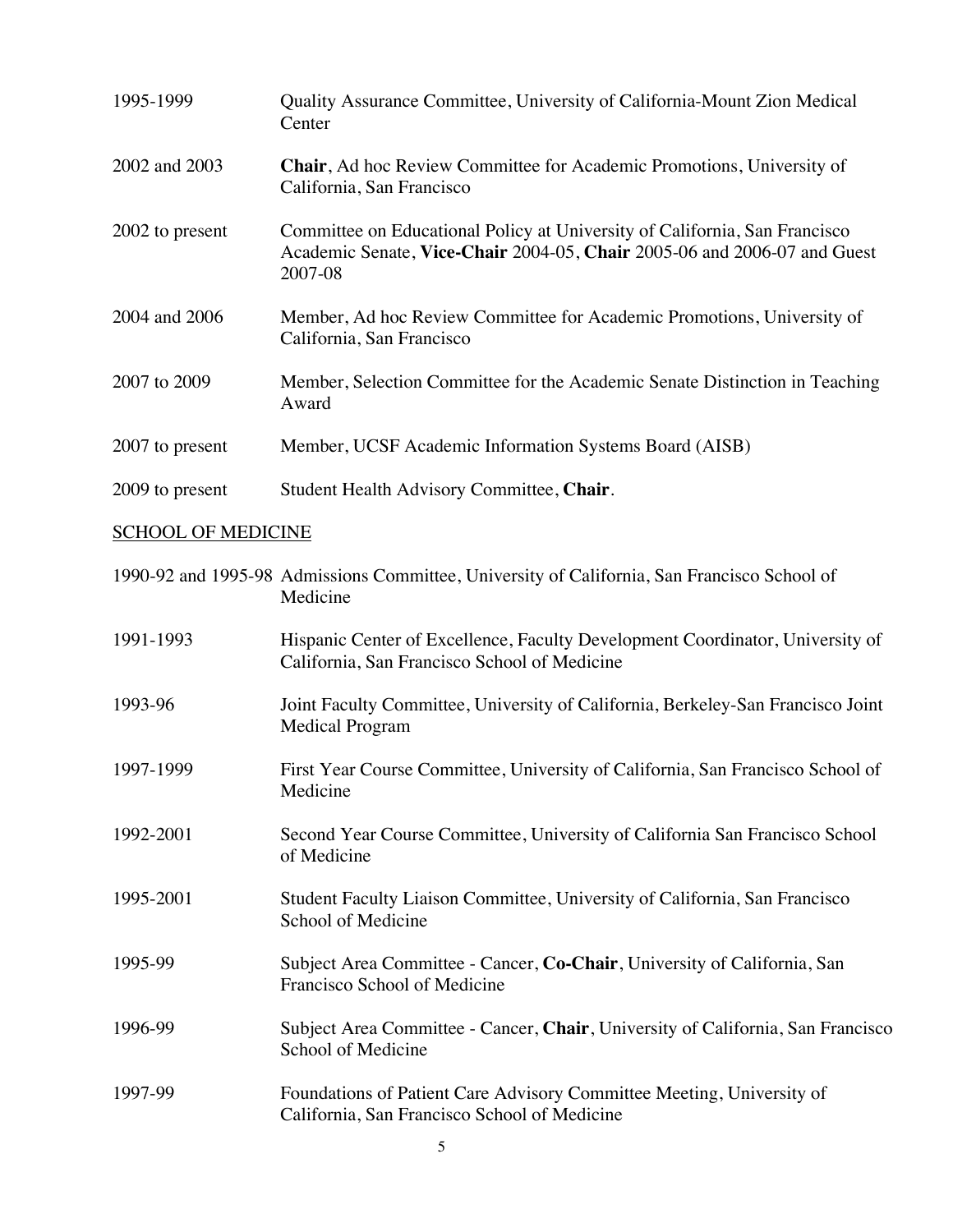| 1997-2001       | Ad Hoc Committee of the Committee on Curriculum and Educational Policy,<br>University of California, San Francisco School of Medicine   |
|-----------------|-----------------------------------------------------------------------------------------------------------------------------------------|
| 1998-1999       | Gender and Diversity Committee, University of California, San Francisco School<br>of Medicine                                           |
| 2000-2001       | Member, Cancer block, new curriculum, University of California, San Francisco<br>School of Medicine                                     |
| 2000-2002       | Chair, Integration and Consolidation block, New Curriculum, Second Year,<br>University of California, San Francisco School of Medicine  |
| 2000-2002       | Member, Essential Core Steering Committee, new curriculum, University of<br>California, San Francisco School of Medicine                |
| 2001-present    | Member, Essential Core Course Committee, University of California, San<br>Francisco School of Medicine                                  |
| 2002-2005       | Member, The Haile T. Debas Academy of Medical Educators Innovations<br>Funding Committee, University of California, San Francisco       |
| 2002-2005       | Member, The Haile T. Debas Academy of Medical Educators Innovations<br>Funding Committee, University of California, San Francisco       |
| 2005-2009       | Member, The Haile T. Debas Academy of Medical Educators Faculty<br>Development Committee, University of California, San Francisco       |
| 2001-2002       | Co-Director, Cancer block, New Curriculum, First Year, University of<br>California, San Francisco School of Medicine                    |
| 2002-2007       | Co-Director, Metabolism and Nutrition block, New Curriculum, Second Year,<br>University of California, San Francisco School of Medicine |
| 2002-2006       | Co-Director, Integration and Consolidation block, Second Year, University of<br>California, San Francisco School of Medicine            |
| 2003 to present | Committee on Electives, University of California, San Francisco School of<br>Medicine                                                   |
| 2007 to 2009    | Co-Director, Epilogue block, Second Year, University of California, San<br>Francisco School of Medicine                                 |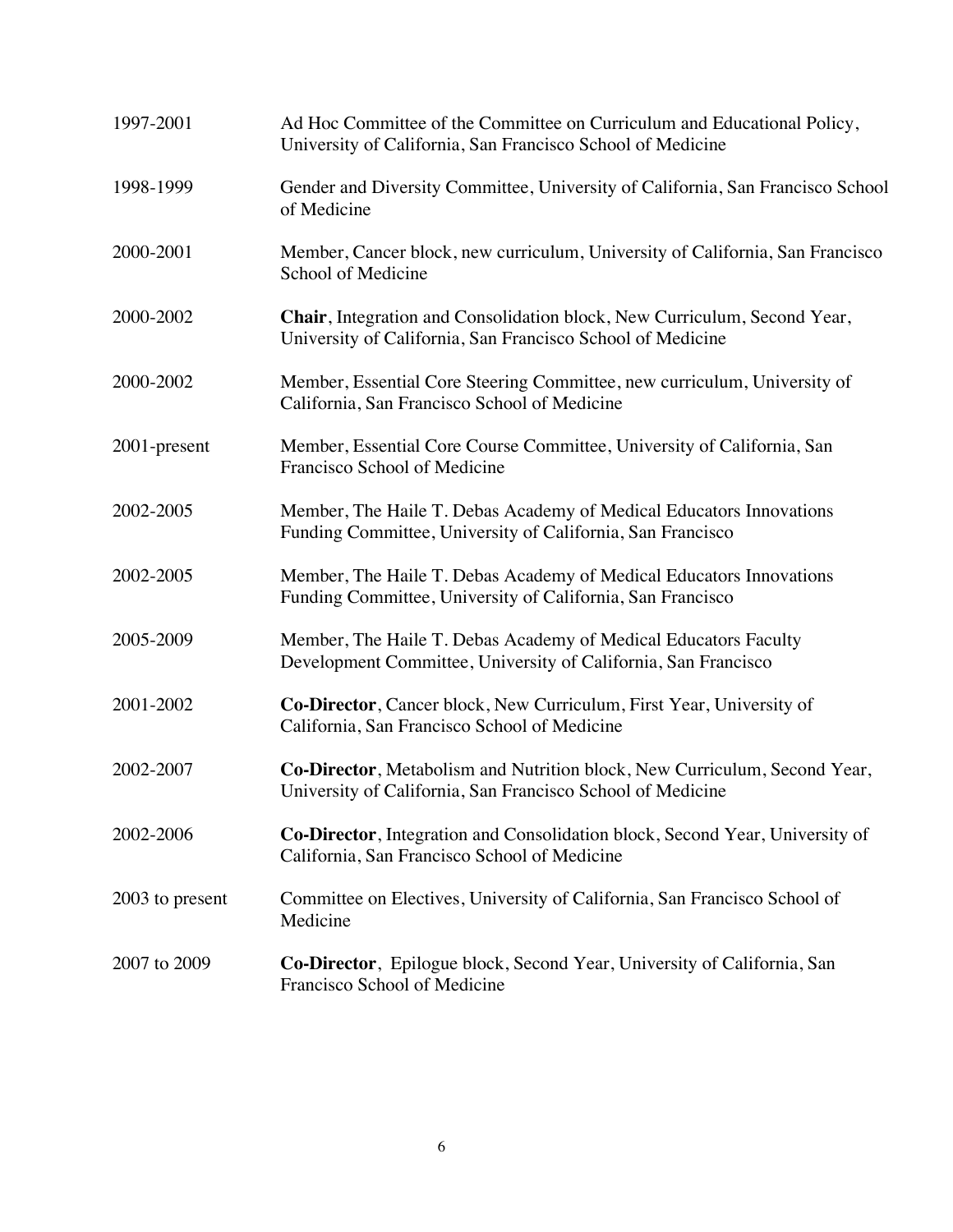#### SCHOOL OF DENTISTRY

| 1992 to present       | Basic Sciences Coordinating Committee, University of California, San Francisco<br>School of Dentistry                                                            |
|-----------------------|------------------------------------------------------------------------------------------------------------------------------------------------------------------|
| 1992 to present       | Student Status Committee, University of California, San Francisco School of<br>Dentistry                                                                         |
| 1994                  | CSCC Subcommittee on Instruction in Medicine and Physical Diagnosis to Dental<br>Students, University of California, San Francisco School of Dentistry           |
| 2002 to present       | Member, Human Pathophysiology Committee, new curriculum, University of<br>California, San Francisco, School of Dentistry                                         |
| 2004 to present       | <b>Director</b> , Pathology Education in the School of Dentistry for BMS 116, 117, 118<br>and 126                                                                |
| 1999 to present       | Member, Physical Therapy Academic Review Committee                                                                                                               |
| DEPARTMENTAL SERVICE  |                                                                                                                                                                  |
| 1992-1993             | Biosafety Committee, Chair, Anatomic Pathology, University of California, San<br>Francisco                                                                       |
| 1998-2002             | Developed web site for the Department of Pathology, UCSF School of Medicine                                                                                      |
| 2000-2001             | Interviewed anatomic pathology residency applicants, Department of Pathology,<br><b>UCSF School of Medicine</b>                                                  |
| 2001 to present       | Training faculty, fellows, residents and staff in digital photography and work flow                                                                              |
| <b>PUBLIC SERVICE</b> |                                                                                                                                                                  |
| 1992-1993             | Center of Excellence, Consultant, University of Southern California School of<br>Medicine                                                                        |
| 1999 to present       | Presenter and lecturer, UCSF Public Service Programs, an outreach program to<br>Bay Area elementary and middle schools                                           |
| 2005 to present       | Provide gross organ specimens for various University of California San Francisco<br>first and second year medical students run out reach programs - Missing Link |

2006 to 2008 Present normal and abnormal gross organs to high school and college students interested in medicine, Faces for the Future, Health Professions Internship Partnership Program, sponsored by Children's Hospital & Research Center Oakland, director by Dr. Tomas Magana (Graduate of UCSF School of Medicine).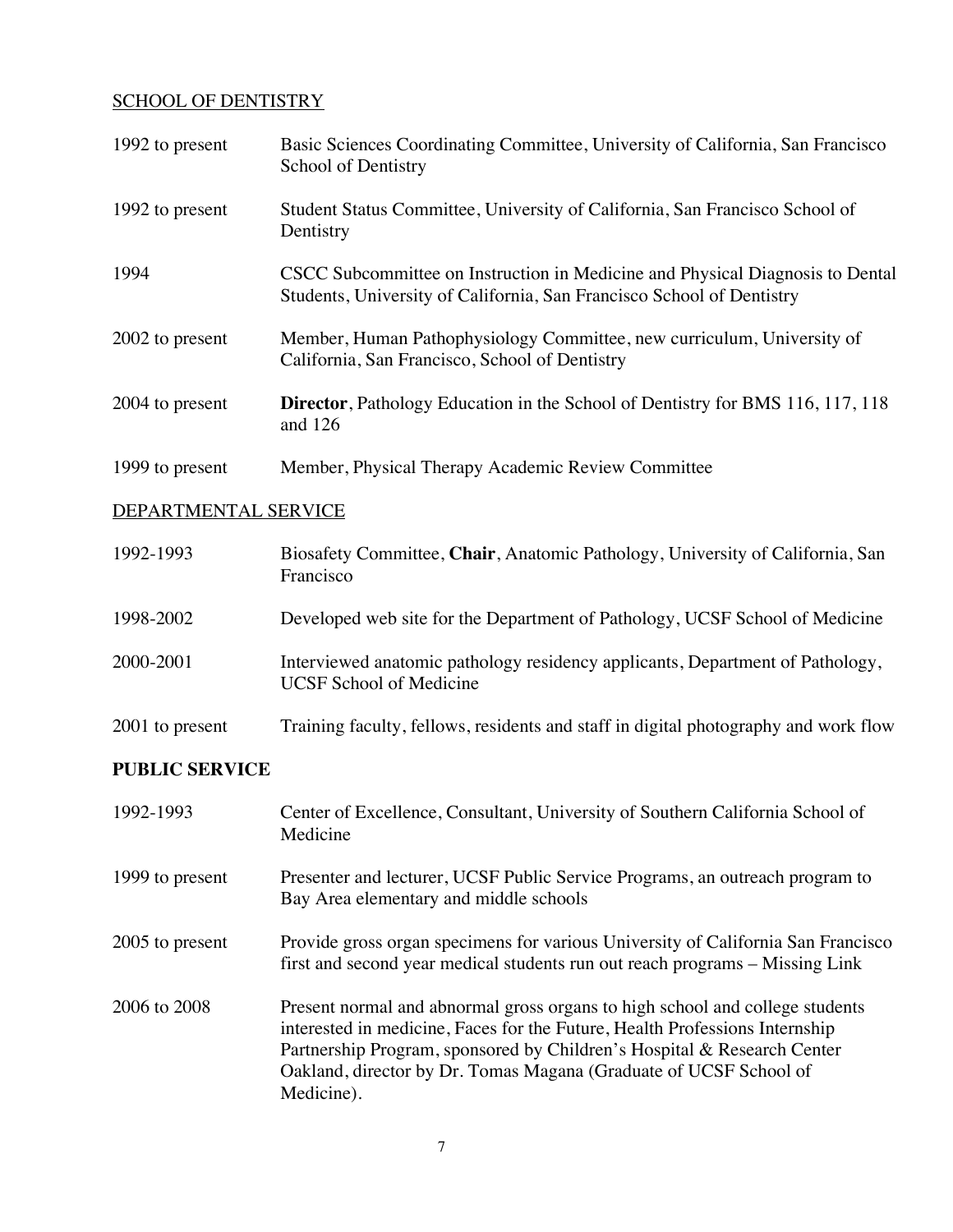2004 to present Present normal and abnormal gross organs to graduating high school students interested in medicine, Fresno Sunny Academy Magnet High School (April)

Oral presentations to visiting local Bay Area elementary school students, University of California San Francisco Medical Center, Patient Relations:

| February 23, 1999       | "The Brain" Fieldtrip; Topics to be covered with hands-on portion include:<br>Normal child and adult brain; Abnormal brains: Alzheimer, Multiple Sclerosis,<br>Abscess, Cerebral Vascular Accident (Stroke), Subdural Hematoma, Brain<br>Tumor; 4 <sup>th</sup> Grade Students                                                                                                                                                                                                                                                                                                                                                                                                                                                                           |
|-------------------------|----------------------------------------------------------------------------------------------------------------------------------------------------------------------------------------------------------------------------------------------------------------------------------------------------------------------------------------------------------------------------------------------------------------------------------------------------------------------------------------------------------------------------------------------------------------------------------------------------------------------------------------------------------------------------------------------------------------------------------------------------------|
| <b>January 25, 2000</b> | "The Immunology" Fieldtrip; Topics to be covered clinical scenarios related to<br>actual viruses/bacteria. See examples and discuss the impact of cancer, HIV, TB,<br>etc. on the immune system; $4th$ Grade students                                                                                                                                                                                                                                                                                                                                                                                                                                                                                                                                    |
| March 2000              | "The Brain" Fieldtrip; Topics to be covered with hands-on portion include:<br>Normal child and adult brain; Abnormal brains: Alzheimer, Multiple Sclerosis,<br>Abscess, Cerebral Vascular Accident (Stroke), Subdural Hematoma, Brain<br>Tumor; 4 <sup>th</sup> Grade Students                                                                                                                                                                                                                                                                                                                                                                                                                                                                           |
| March 7, 2000           | "How do Health Care Professionals Determine a Disease Process?: Pathology<br>What's normal and what's not? See examples/specimens of normal and<br>abnormal organs due to the impact of cancer, HIV, TB, etc.; 5 <sup>th</sup> Grade students                                                                                                                                                                                                                                                                                                                                                                                                                                                                                                            |
| March 14, 2000          | "The Heart and Lungs" Fieldtrip; Topics to be covered include: Normal child<br>and adult hearts and lungs; Abnormal hearts: Heart Attack, Artificial Valves, etc.;<br>Abnormal lungs: Cancer, Emphysema, etc.; 6 <sup>th</sup> Grade students                                                                                                                                                                                                                                                                                                                                                                                                                                                                                                            |
| January 17, 2001        | "The Beginning of Life, Microbiology, and Research Process" Fieldtrip;<br>Pathology to be reviewed with hands-on interaction include: Normal child and<br>adult brain; genetic disorders: Downs Syndrome, Cystic Fibrosis, predisposition<br>to Multiple Sclerosis, Alpha-1-anti-trypson deficiency; Normal heart<br>development: 36 week old heart, 12 year old heart, and adult specimen; Genetic<br>Heart defects: tetralogy of Fallout, atrial septal defect, transposition of vessels;<br>Acquire heart disease from atherosclerosis; Normal liver; Hemochromotosis -<br>iron utilization problem in the liver, complications with alcohol use - Chemistry<br>test for iron in the liver; Normal lungs, Smoker's lungs; $7th$ Grade Class           |
| February 27, 2001       | "The Beginning of Life, Microbiology, and Research Process" Fieldtrip;<br>Pathology to be reviewed with hands-on interaction include: Normal child and<br>adult brain; genetic disorders: Downs Syndrome, Cystic Fibrosis, predisposition<br>to Multiple Sclerosis, Alpha-1-anti-trypson deficiency; Normal heart<br>development: 36 week old heart, 12 year old heart, and adult specimen; Genetic<br>Heart defects: tetralogy of Fallout, atrial septal defect, transposition of vessels;<br>Acquire heart disease from atherosclerosis; Normal liver; Hemochromotosis -<br>iron utilization problem in the liver, complications with alcohol use - Chemistry<br>test for iron in the liver; Normal lungs, Smoker's lungs; 6 <sup>th</sup> Grade Class |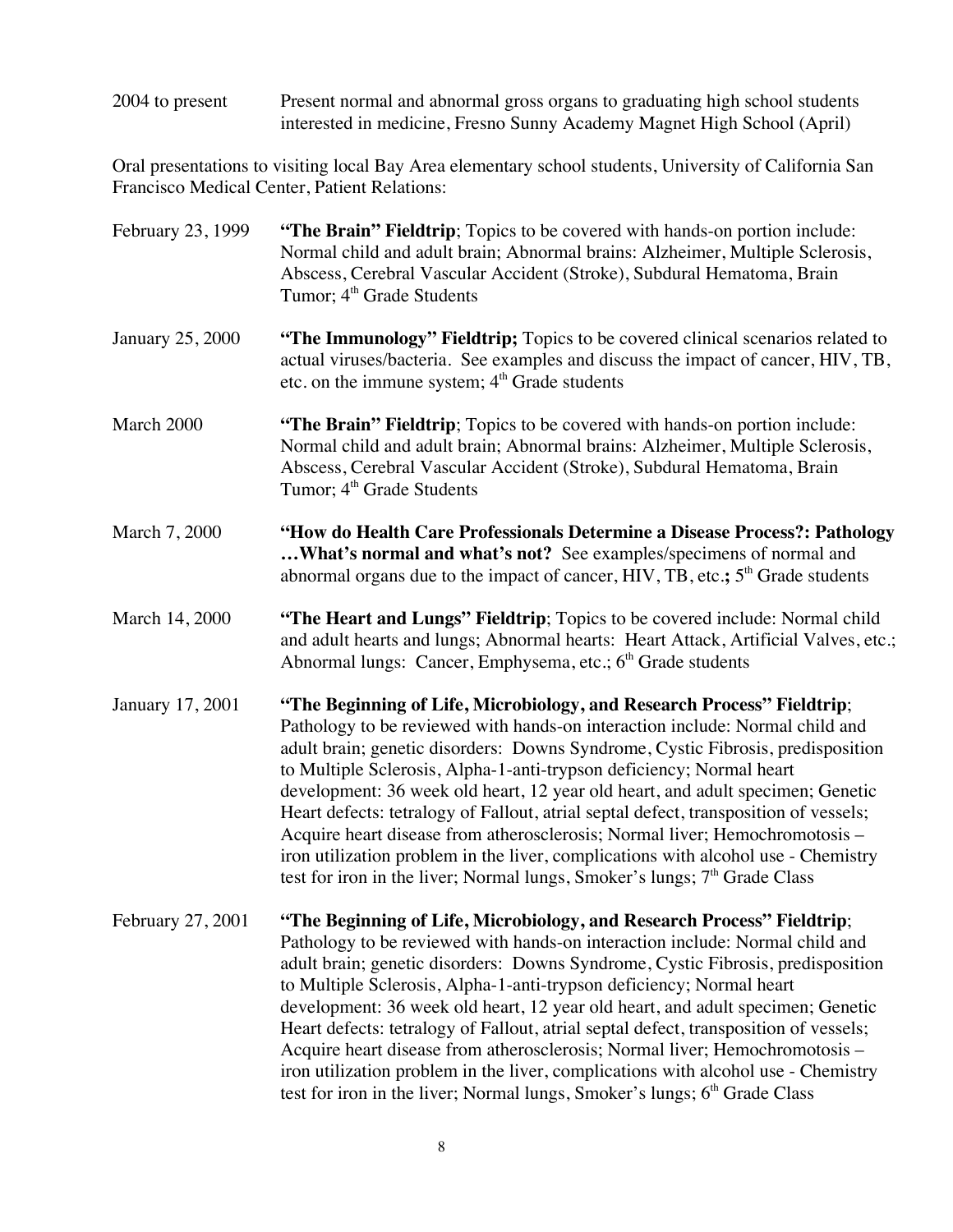| March 21, 2001    | "The Beginning of Life, Microbiology, and Research Process" Fieldtrip;<br>Pathology to be reviewed with hands-on interaction include: Normal child and<br>adult brain; genetic disorders: Downs Syndrome, Cystic Fibrosis, predisposition<br>to Multiple Sclerosis, Alpha-1-anti-trypson deficiency; Normal heart<br>development: 36 week old heart, 12 year old heart, and adult specimen; Genetic<br>Heart defects: tetralogy of Fallout, atrial septal defect, transposition of vessels;<br>Acquire heart disease from atherosclerosis; Normal liver; Hemochromotosis -<br>iron utilization problem in the liver, complications with alcohol use - Chemistry<br>test for iron in the liver; Normal lungs, Smoker's lungs; 6 <sup>th</sup> Grade Class |
|-------------------|----------------------------------------------------------------------------------------------------------------------------------------------------------------------------------------------------------------------------------------------------------------------------------------------------------------------------------------------------------------------------------------------------------------------------------------------------------------------------------------------------------------------------------------------------------------------------------------------------------------------------------------------------------------------------------------------------------------------------------------------------------|
| April 6, 2001     | "The Brain" Fieldtrip; Topics to be covered with hands-on portion include:<br>Normal child and adult brain; Abnormal brains: Alzheimer, Multiple Sclerosis,<br>Abscess, Cerebral Vascular Accident (Stroke), Subdural Hematoma, Brain<br>Tumor; 4 <sup>th</sup> Grade Students                                                                                                                                                                                                                                                                                                                                                                                                                                                                           |
| May 2, 2001       | "An In-Depth Look at the Brain" Fieldtrip; Children will be able to touch and<br>see a real sheep's brain and relate it back to the major lobes of the brain that were<br>reviewed earlier. Topics to be covered with hands-on portion include: Normal<br>child and adult brain; Abnormal brains: Alzheimer, Multiple Sclerosis, Abscess;<br>Cerebral Vascular Accident (Stroke); Subdural Hematoma; Brain Tumor; Sheep<br>Brain Dissection; 6 <sup>th</sup> Grade Class                                                                                                                                                                                                                                                                                 |
| May 9, 2001       | "The Beginning of Life, Microbiology, and Research Process" Fieldtrip;<br>Pathology to be reviewed with hands-on interaction include: Normal child and<br>adult brain; genetic disorders: Downs Syndrome, Cystic Fibrosis, predisposition<br>to Multiple Sclerosis, Alpha-1-anti-trypson deficiency; Normal heart<br>development: 36 week old heart, 12 year old heart, and adult specimen; Genetic<br>Heart defects: tetralogy of Fallout, atrial septal defect, transposition of vessels;<br>Acquire heart disease from atherosclerosis; Normal liver; Hemochromotosis -<br>iron utilization problem in the liver, complications with alcohol use - Chemistry<br>test for iron in the liver; Normal lungs, Smoker's lungs; 7 <sup>th</sup> Grade Class |
| November 5, 2001  | "The Great Brain Tease" Fieldtrip; Children will be able to touch and see a real<br>sheep's brain and relate it back to the major lobes of the brain that were reviewed<br>earlier. Topics to be covered with hands-on portion include: Normal child and<br>adult brain; Abnormal brains: Alzheimer, Multiple Sclerosis, Abscess; Cerebral<br>Vascular Accident (Stroke); Subdural Hematoma; Brain Tumor; Sheep Brain<br>Dissection; 6 <sup>th</sup> Grade Class                                                                                                                                                                                                                                                                                         |
| November 19, 2001 | "The Beginning of Life, Microbiology, and Research Process" Fieldtrip;<br>Pathology to be reviewed with hands-on interaction include: Normal child and<br>adult brain; genetic disorders: Downs Syndrome, Cystic Fibrosis, predisposition<br>to Multiple Sclerosis, Alpha-1-anti-trypson deficiency; Normal heart<br>development: 36 week old heart, 12 year old heart, and adult specimen; Genetic<br>Heart defects: tetralogy of Fallout, atrial septal defect, transposition of vessels;<br>Acquire heart disease from atherosclerosis; Normal liver; Hemochromotosis -<br>iron utilization problem in the liver, complications with alcohol use - Chemistry<br>test for iron in the liver; Normal lungs, Smoker's lungs; $7th$ Grade Class           |
|                   | 9                                                                                                                                                                                                                                                                                                                                                                                                                                                                                                                                                                                                                                                                                                                                                        |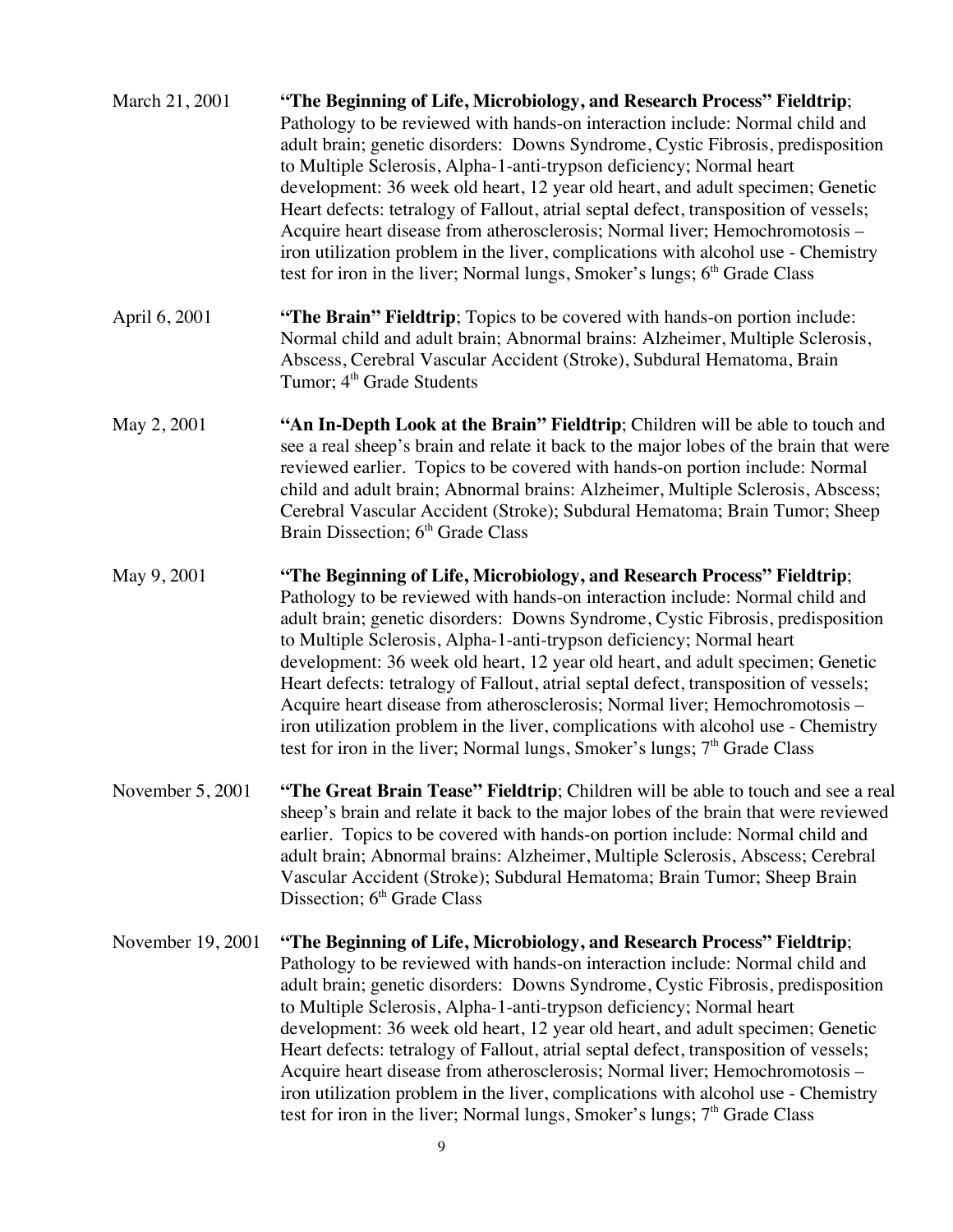| February 19, 2002 | "The Importance of a Healthy Heart" Fieldtrip; Pathology to be reviewed with<br>hands-on interaction include: Normal heart development: 36 week old heart, 12<br>year old heart, and adult specimen; Genetic Heart defects: tetralogy of Fallout,<br>atrial septal defect, Transposition of Great Vessels; Acquire heart disease from<br>atherosclerosis; Normal liver; Hemochromotosis – iron utilization problem in the<br>liver, complications with alcohol use. Chemistry test for iron in the liver; Normal<br>lungs, Smoker's lungs; 5 <sup>th</sup> Grade Class                                                                                      |
|-------------------|-------------------------------------------------------------------------------------------------------------------------------------------------------------------------------------------------------------------------------------------------------------------------------------------------------------------------------------------------------------------------------------------------------------------------------------------------------------------------------------------------------------------------------------------------------------------------------------------------------------------------------------------------------------|
| February 11, 2003 | "Breaks, Strains & Sprains" Fieldtrip; Topics to be covered include: Normal<br>bone growth and development; Metabolic conditions of a human skeleton;<br>Osteoarthritis - Joint wear and tear; Bone fractures - Compression fractures;<br>Intervertebral disc disease; Knee and shoulder problems; Normal and abnormal<br>spines; $6th$ Grade Class                                                                                                                                                                                                                                                                                                         |
| June 25, 2003     | DAY OF MEDICINE - UCB Academic Talent Development Program: What<br>it means and takes to be a pathologist. Pathology to be reviewed with hands-on<br>interaction include: Normal child and adult brain; Normal heart development: 36<br>week old heart, 12 year old heart, and adult specimen; Genetic Heart defects:<br>tetralogy of Fallout, atrial septal defect, transposition of vessels; Acquire heart<br>disease from atherosclerosis; Normal liver; Hemochromotosis – iron utilization<br>problem in the liver, complications with alcohol use - Chemistry test for iron in<br>the liver; Normal lungs, Smoker's lungs; 6 <sup>th</sup> Grade Class |
| June 30, 2004     | DAY OF MEDICINE - UCB Academic Talent Development Program: What<br>it means and takes to be a pathologist. Pathology to be reviewed with hands-on<br>interaction include: Normal child and adult brain; Normal heart development: 36<br>week old heart, 12 year old heart, and adult specimen; Genetic Heart defects:<br>tetralogy of Fallout, atrial septal defect, transposition of vessels; Acquire heart<br>disease from atherosclerosis; Normal liver; Hemochromotosis - iron utilization<br>problem in the liver, complications with alcohol use - Chemistry test for iron in<br>the liver; Normal lungs, Smoker's lungs; 6 <sup>th</sup> Grade Class |
| April 28, 2005    | <b>Bring Your Daughters and Sons to Work</b> - Two $1 \frac{1}{2}$ hour sessions with acutual<br>human organs including normal lung, emphysematous lung, crack cocaine lung,<br>lung cancer, normal human and cow hearts, hypertensive cardiomyopathy, acute<br>myocardial infarct, normal aorta, aorta with atherosclerotic aneurysm, normal<br>liver, cirrhotic liver, hemochromatosis of the liver, normal skull, Paget disease of<br>bone, large leiomyoma of the uterus and ovarian dermoid cyst. Each child was<br>given the opportunity to handle the normal and diseased organs; 4 th and 5 th<br>grade students (total $-32$ ).                    |
| April 27, 2006    | <b>Bring Your Daughters and Sons to Work</b> - Two $1 \frac{1}{2}$ hour sessions with acutual<br>human organs including normal lung, emphysematous lung, crack cocaine lung,<br>lung cancer, normal human and cow hearts, hypertensive cardiomyopathy, ,<br>normal aorta, aorta with atherosclerotic aneurysm, normal liver, cirrhotic liver,<br>hemochromatosis of the liver, normal skull, Paget disease of bone, large                                                                                                                                                                                                                                   |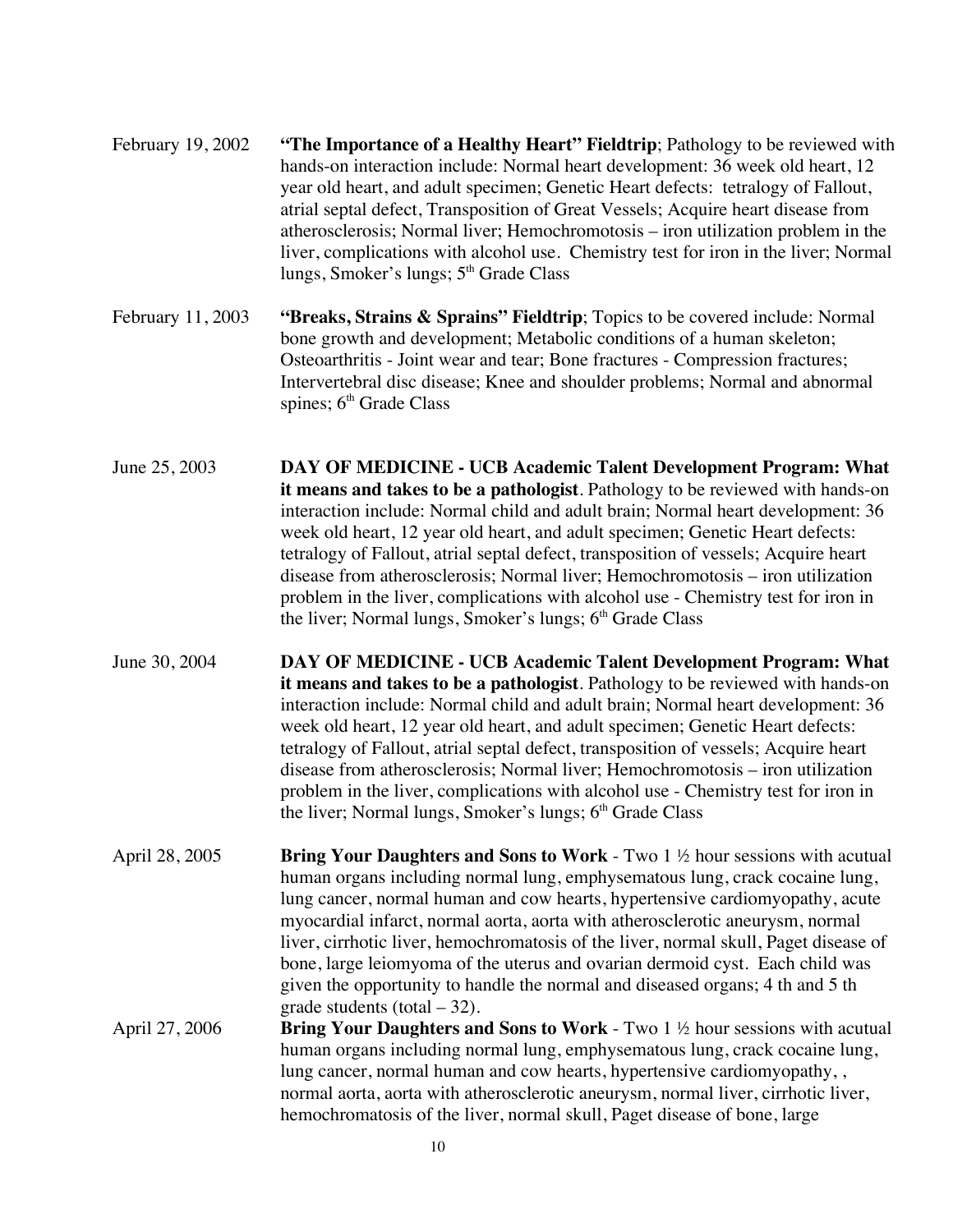leiomyoma of the uterus and ovarian dermoid cyst. Each child was given the opportunity to handle the normal and diseased organs; 4 th and 5 th grade students  $(total – 30)$ .

- June 30, 2006 **DAY OF MEDICINE UCB Academic Talent Development Program: What it means and takes to be a pathologist**. Pathology to be reviewed with hands-on interaction include: Normal child and adult brain; Normal heart development: 36 week old heart, 12 year old heart, and adult specimen; Genetic Heart defects: tetralogy of Fallout, atrial septal defect, transposition of vessels; Acquire heart disease from atherosclerosis; Normal liver; Hemochromotosis – iron utilization problem in the liver, complications with alcohol use; Normal lungs, Smoker's lungs, Crack Cocaine lung;  $6<sup>th</sup>$  Grade Class.
- April 26, 2007 **Bring Your Daughters and Sons to Work** Two 1 ½ hour sessions with acutual human organs including normal lung, emphysematous lung, crack cocaine lung, lung cancer, normal human and cow hearts, hypertensive cardiomyopathy, , normal aorta, aorta with atherosclerotic aneurysm, normal liver, cirrhotic liver, hemochromatosis of the liver, normal skull, Paget disease of bone, large leiomyoma of the uterus and ovarian dermoid cyst. Each child was given the opportunity to handle the normal and diseased organs; 4 th and 5 th grade students  $(total – 32)$ .
- April 24, 2008 **Bring Your Daughters and Sons to Work** Two 1 ½ hour sessions with acutual human organs including normal lung, emphysematous lung, crack cocaine lung, lung cancer, normal human and cow hearts, hypertensive cardiomyopathy, , normal aorta, aorta with atherosclerotic aneurysm, normal liver, cirrhotic liver, hemochromatosis of the liver, normal skull, Paget disease of bone, large leiomyoma of the uterus and ovarian dermoid cyst. Each child was given the opportunity to handle the normal and diseased organs; 4 th and 5 th grade students  $(total – 46)$ .
- April 1, 2009 **Parkside Intermediate School Biology Science Class** Seven 38 minute sessions with acutual human organs including normal lung, emphysematous lung, crack cocaine lung, lung cancer, normal human and cow hearts, hypertensive cardiomyopathy, normal aorta, aorta with atherosclerotic aneurysm, normal liver, cirrhotic liver, normal small and large intestine, colon with polyposis. Each child was given the opportunity to handle the normal and diseased organs; 7 th grade students (total  $-250$ ).
- May 8, 2009 **Inside UCSF Outreach Program for College Students** 1 hour session with with acutual human organs including normal lung, emphysematous lung, crack cocaine lung, lung cancer, normal human and cow hearts, hypertensive cardiomyopathy, , normal aorta, aorta with atherosclerotic aneurysm, normal liver, cirrhotic liver, hemochromatosis of the liver, normal skull, Paget disease of bone, large leiomyoma of the uterus and ovarian dermoid cyst. Each student was given the opportunity to handle the normal and diseased organs; sophomore and junior college students interested in medicine (total – 18).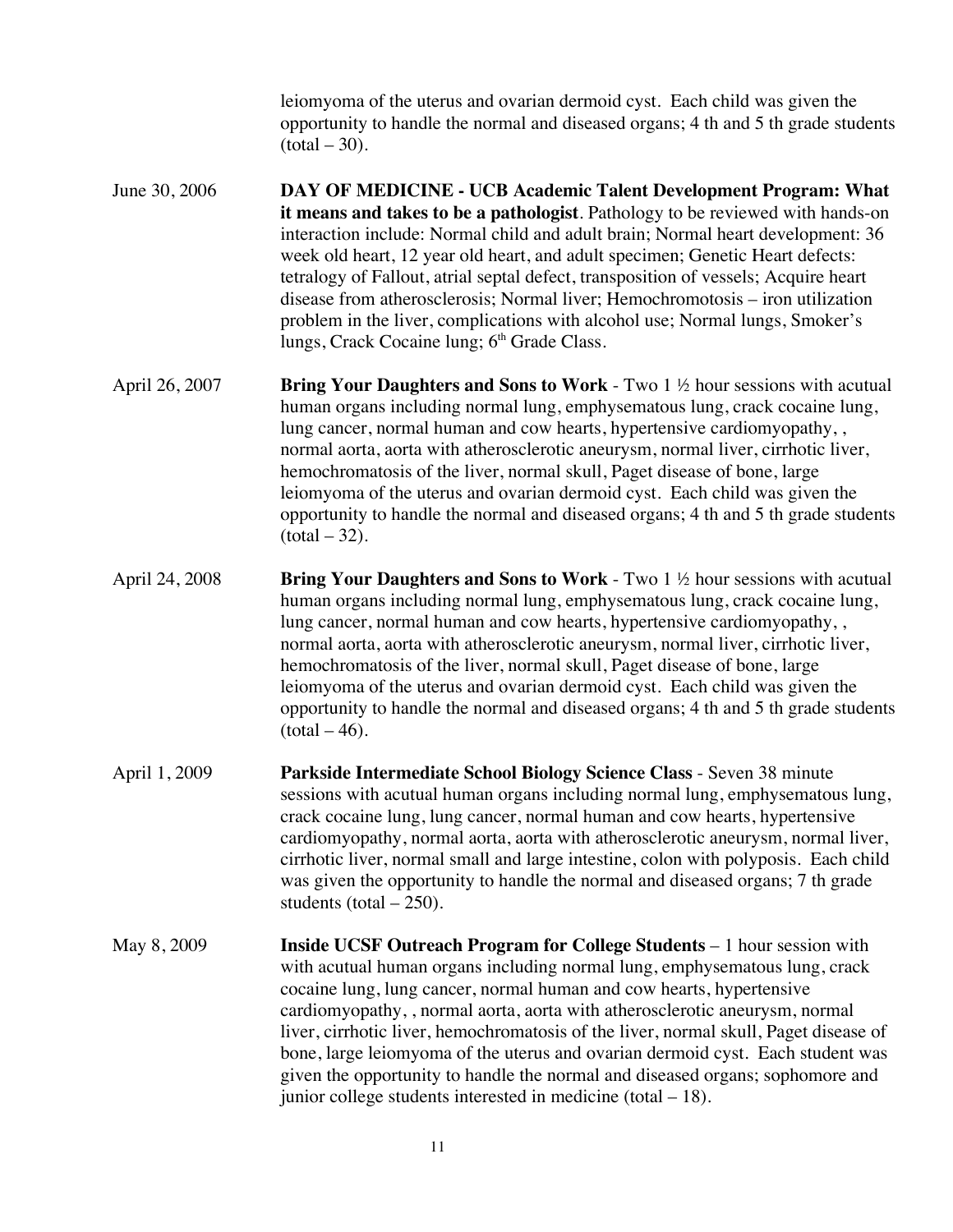- May 20, 2009 **Parkside Intermediate School Biology Science Class** Seven 48 minute sessions with acutual human organs including normal and abnormal male and female reproductive organs including normal uterus, fallopian tubes and ovaries, testis, large leiomyoma of the uterus and ovarian dermoid cyst. Each child was given the opportunity to handle the normal and diseased organs; 7 th grade students (total  $-250$ ).
- November 3, 2009 Elected to the San Bruno Park School District Governing Board, San Mateo County, **Governing Board Member** (four year term) which involving overseeing district-wide education policy, fiscal management of an annual 20 million dollar budget, and evaluating/academic accountability of the district's superintendent district-wide education plan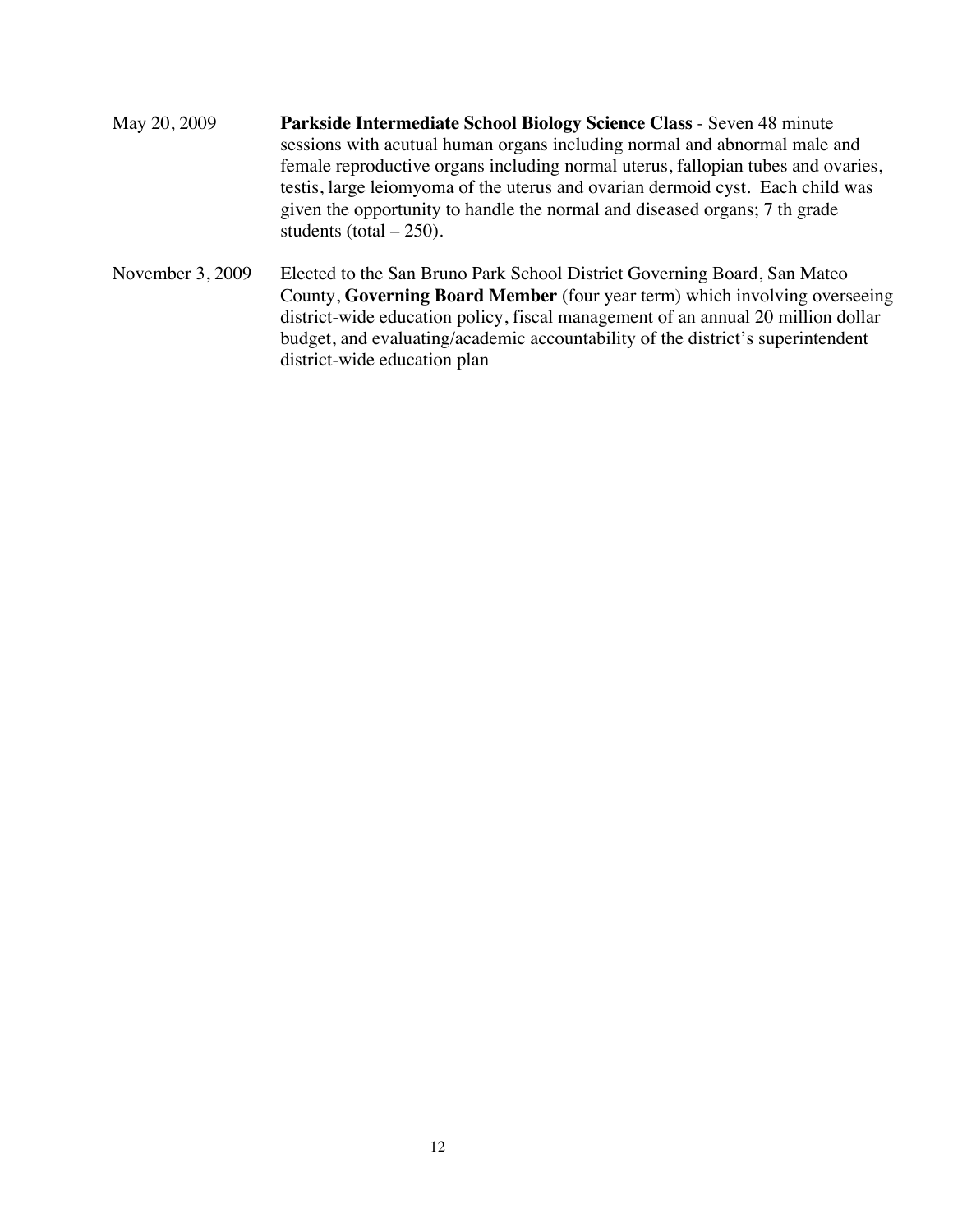# **TEACHING and MENTORING**

| Quarter | Academic  | <b>Course Number and Title</b> | <b>Teaching Contribution</b>              | Units          | Class<br>Size |
|---------|-----------|--------------------------------|-------------------------------------------|----------------|---------------|
|         | Year      |                                |                                           |                |               |
| Fall    | 1998-2003 | Pathology 126; General         | Course Director; lecturer                 | $\overline{4}$ | 80            |
|         |           | Pathology (Dentistry)          |                                           |                |               |
| Fall    | 1998-2003 | Pathology 160; General         | Course Director; lecturer                 | $\overline{2}$ | 16            |
|         |           | Pathology (Dental Hygiene)     |                                           |                |               |
| Fall    | 1998-2006 | Pathology 135; General         | Course Director; lecturer                 | 3              | 120           |
|         |           | Pathology (Pharmacy)           |                                           |                |               |
| Fall    | 1998-2006 | Pathology 135.01; General      | Course Director; lecturer                 | 3              | 32            |
|         |           | Pathology (Physical            |                                           |                |               |
|         |           | Therapy)                       |                                           |                |               |
| Fall    | 1998-2001 | Pathology 101; General,        | Co-Director, lecturer, lab leader         | $\overline{4}$ | 140           |
|         |           | Cardiovascular, Respiratory    |                                           |                |               |
|         |           | and Renal (Medicine)           |                                           |                |               |
| Winter  | 1998-2002 | Pathology 102;                 | Co-Director, lecturer, lab leader         | 3              | 140           |
|         |           | Gastrointestinal Tract,        |                                           |                |               |
|         |           | Liver, Gallbladder,            |                                           |                |               |
|         |           | Pancreas, Reproductive         |                                           |                |               |
|         |           | Tract, Neuropathology          |                                           |                |               |
|         |           | (Medicine)                     |                                           |                |               |
| Spring  | 1998-2002 | Pathology 103; Hematologic     | Co-Director, lecturer, lab leader         | 3              | 140           |
|         |           | malignancies, Bone and         |                                           |                |               |
|         |           | Joint Diseases, Endocrine      |                                           |                |               |
|         |           | and Skin (Medicine)            |                                           |                |               |
| Fall    | 2003-2004 | IDS 101; Prologue/FPC          | Lecturer, lab instructor                  | 9              | 140           |
| Fall    | 2001-2003 | IDS 102; Major Organ           | Lab instructor                            | 7              | 140           |
|         |           | Systems - CV                   |                                           |                |               |
| Fall    | 2002-2004 | IDS 105; Immunity,             | Path lab instructor                       | $\overline{7}$ | 140           |
|         |           | Infection & Inflammation       |                                           |                |               |
| Fall    | 2002-2006 | IDS 106; Metabolism and        | Path lab organizer and instructor         | 10             | 140           |
| Winter  | 2006-2009 | Nutrition                      |                                           |                |               |
| Winter  | 2002      | IDS 103; Cancer                | Path lab organizer and instructor         | 11             | 140           |
| Winter  | 2002-2006 | IDS 108; Integration $&$       | Director, lecturer, lab instructor        | 5              | 140           |
|         |           | Consolidation                  |                                           |                |               |
| Fall    | 2004-2009 | BMS 116; Structure of          | Co-Director, lecturer                     | 10             | 80            |
|         |           | Cells, Tissues, and Organs     |                                           |                |               |
|         |           | (D1)                           |                                           |                |               |
| Fall    | 2004-2009 | BMS 126; Organ Systems         | Co-Director, lecturer                     | 6.5            | 88            |
|         |           | and Human                      |                                           |                |               |
|         |           | Pathophysiology (Dentistry     |                                           |                |               |
|         |           | - second year students)        |                                           |                |               |
| Spring  | 1998-2009 | Path 198; Independent          | Advisor, mentor, instructor               | $1 - 5$        | $4 - 20$      |
|         |           | Study for the USMLE Step       |                                           |                |               |
|         |           | 1 exam                         |                                           |                |               |
| Winter  | 2000,     | Biochem 297; Molecular         | Lecturer and lab organizer and instructor | $\overline{4}$ | $10-16$       |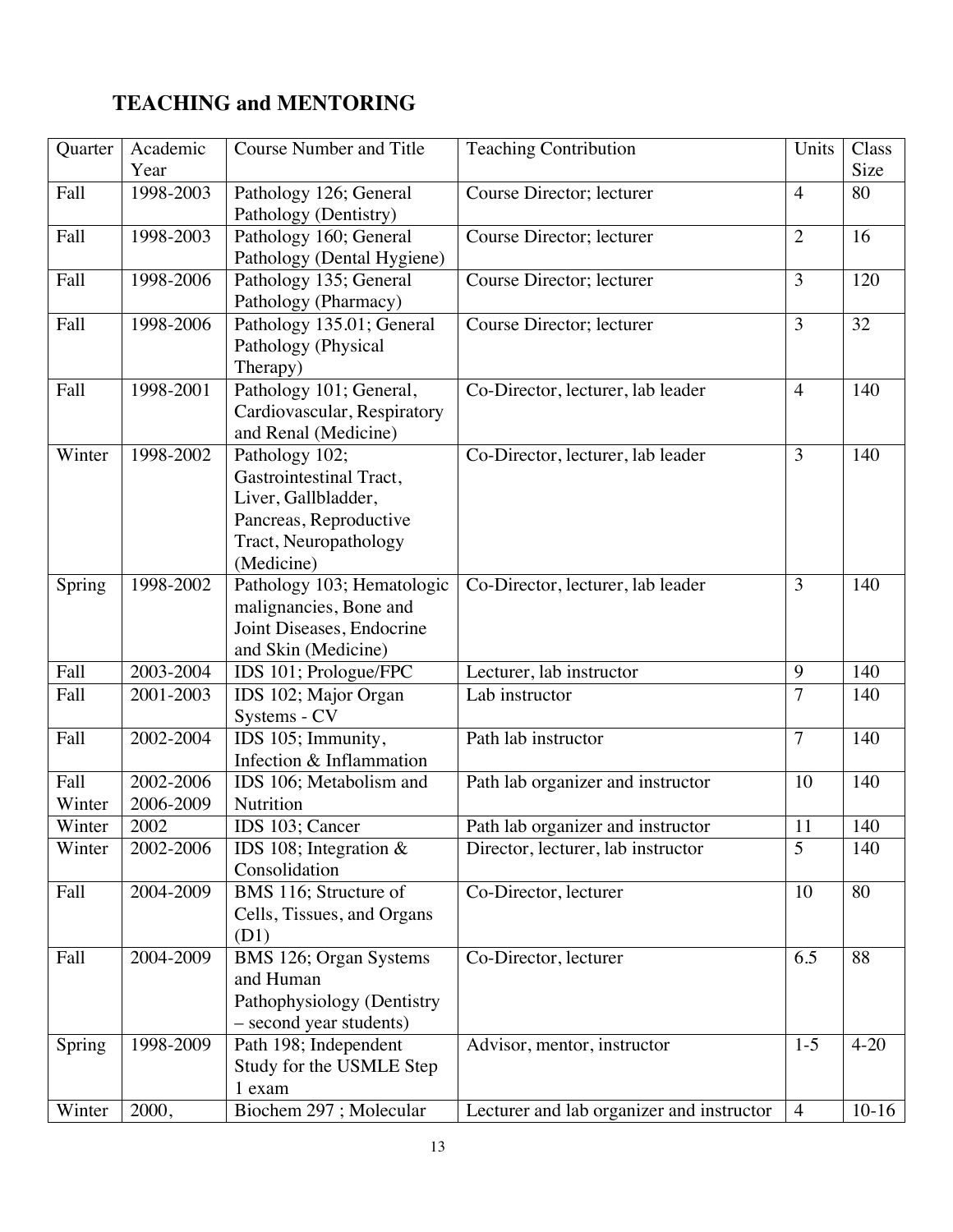|        | 2002,      | Pathology and Biology of           |                                            |                |       |
|--------|------------|------------------------------------|--------------------------------------------|----------------|-------|
|        | 2004, 2007 | Neoplasia (graduate                |                                            |                |       |
|        |            | students)                          |                                            |                |       |
| Winter | 2007,      | IDS $107$ ; Life                   | Co-Director, lecture and organizer         | 14             | 149   |
|        | 2008, 2009 | Cycle/Epilogue                     |                                            |                |       |
| Winter | 2004-2009  | BMS 117; Microbiology              | Lab – Immunopathology and organizer        | $\overline{2}$ | 88    |
|        |            | and Immunology                     |                                            |                |       |
| Spring | 2004-2009  | BMS 118; Organs Systems            | Co-Director, lecturer and organizer        | 8              | 88    |
|        |            | and Human                          |                                            |                |       |
|        |            | Pathophysiology $(D1)$ –           |                                            |                |       |
|        |            | Cardiovascular, Pulmonary,         |                                            |                |       |
|        |            | Renal and Neuropathology           |                                            |                |       |
| F,W, S | 2003-2009  | Path 150.03 Medical                | 2-3 Pathology tutorial entitled: "Autopsy: | $2 - 3$        | $1-4$ |
|        |            | <b>Student Pathology Rotations</b> | Ultimate Biopsy - Selected Cases"          |                |       |

UCSF Post Baccalaureate Program, School of Medicine Dean's Outreach &Academic Advancement

| Dates     | Name                  | Program            | Role                                | <b>Current Position</b>        |
|-----------|-----------------------|--------------------|-------------------------------------|--------------------------------|
|           |                       |                    |                                     |                                |
| 2000-2001 | Fernando Antelo       | Post-Baccalaureate | Advisor: medical school application | Drew Medical School            |
|           | David Chien           | Post Baccalaureate | Advisor: medical school application | <b>UCD</b> Medical School      |
|           | Babatunde Ogundipe    | Post Baccalaureate | Advisor: medical school application | <b>Tufts Medical School</b>    |
| 2001-2002 | Melissa Cruz          | Post Baccalaureate | Advisor: medical school application | Drexel Medical School          |
|           | Katherine             | Post Baccalaureate | Advisor: medical school application | <b>UCSF Medical School</b>     |
|           | McLaughlin-           |                    |                                     |                                |
|           | Williamson            |                    |                                     |                                |
| 2002-2003 | William Lee           | Post Baccalaureate | Advisor: medical school application | <b>Drexel Medical School</b>   |
|           | <b>Adriane Primas</b> | Post Baccalaureate | Advisor: medical school application | MS Rozillen Franklin S of M    |
|           | Eric Sandoval         | Post Baccalaureate | Advisor: medical school application | <b>UCI Medical School</b>      |
|           | Jason Talavera        | Post Baccalaureate | Advisor: medical school application | <b>UCD</b> Medical School      |
| 2003-2004 | Dung Huynh            | Post Baccalaureate | Advisor: medical school application | U. of Vermont Medical School   |
|           | Jamie Lavender        | Post Baccalaureate | Advisor: medical school application | UC San Diego                   |
|           | <b>Traloun Song</b>   | Post Baccalaureate | Advisor: medical school application | <b>UC Davis Medical School</b> |
| 2004-2005 | Ruby Jain             | Post Baccalaureate | Advisor: medical school application | Ross School of Medicine        |
|           | LaTasha Seliby        | Post Baccalaureate | Advisor: medical school application | Alabama State Medicine         |
|           |                       |                    |                                     | School                         |
| 2005-2006 | Johnny Eguzabal       | Post Baccalaureate | Advisor: medical school application | University of Illnois SOM      |
|           | David Gutteridge      | Post Baccalaureate | Advisor: medical school application | Emory Shool of Medicine        |
|           | Irma Hernandez        | Post Baccalaureate | Advisor: medical school application | <b>UCLA School of Medicine</b> |
|           | Patricia Mayorquin    | Post Baccalaureate | Advisor: medical school application | <b>UCLA Drew SOM</b>           |
| 2006-2007 | Krista Lofton         | Post Baccalaureate | Advisor: medical school application | USC School of Public Health    |
|           | Eli Carillo           | Post Baccalaureate | Advisor: medical school application | <b>UCSF</b> School of Medicine |
| 2007-2008 | Yeranui Gomez         | Post Baccalaureate | Advisor: medical school application | UCSF SOM in Fall 2009          |
| 2008-2009 | Jovauna Currey        | Post Baccalaureate | Advisor: medical school application | Applying to medical school     |
| 2009-2010 | Craig Brady Larsen    | Post Baccalaureate | Advisor: medical school application | Currently in the program       |
|           | Melanie Mai Maykin    | Post Baccalaureate | Advisor: medical school application | Currently in the program       |

2000 to present **Faculty advisor**, New Mentorship Program for Underrepresented Minority Medical Students, University of California School of Medicine (March)

2003-2006 **Co-Director**, UCSF School of Medicine Mentorship Program for Underrepresented Minority Students (September)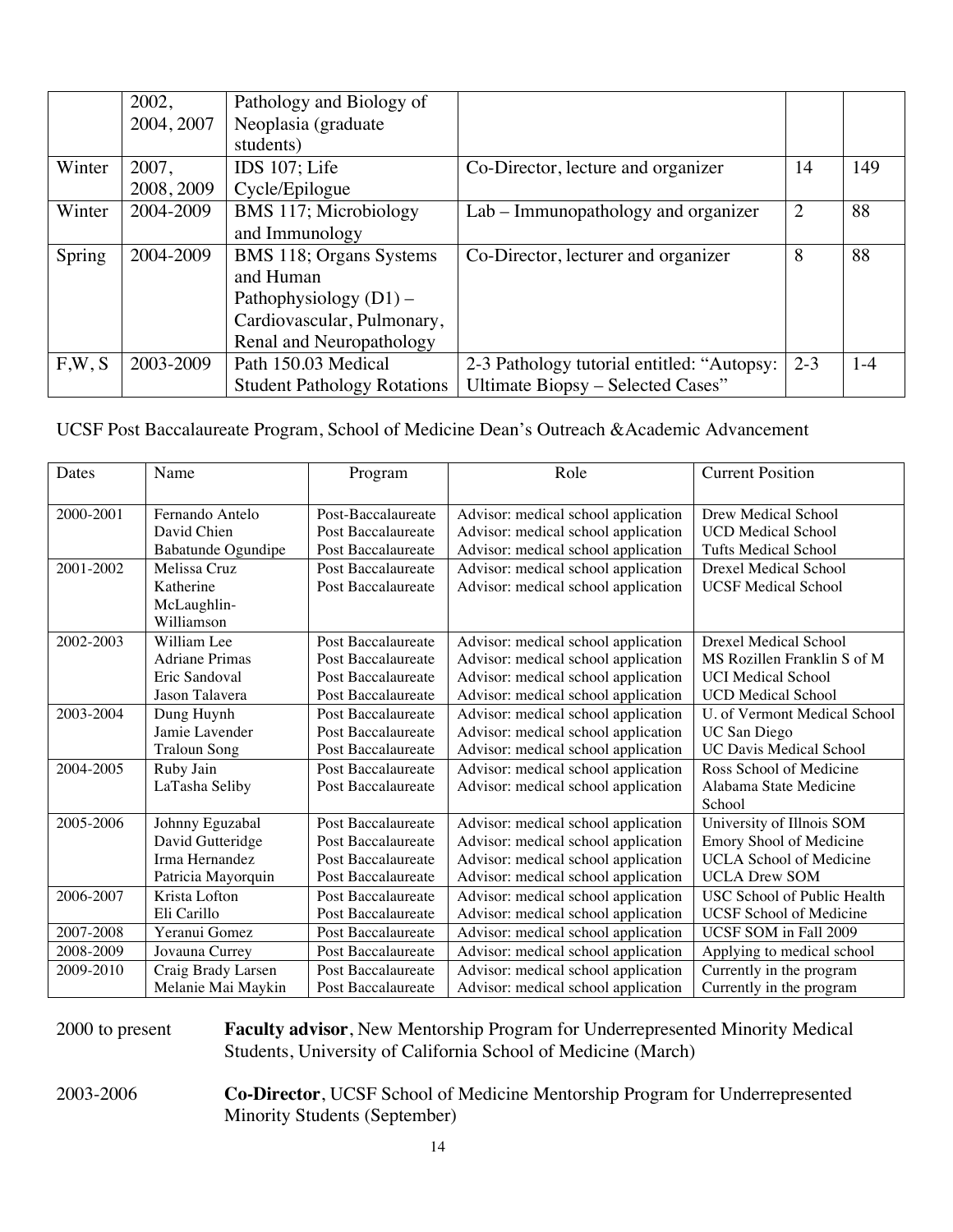| 2004-2006 | Faculty advisor, UCSF/Fresno Hispanic Centers of Excellence, University of California |
|-----------|---------------------------------------------------------------------------------------|
|           | San Francisco School of Medicine (December)                                           |

## **TEACHING EXPERIENCES:**

| 1979-1980     | Teaching Assistant, General Chemistry, University of Southern California School of<br>Medicine, Health Professional Preparation Program (Summers)                                                       |
|---------------|---------------------------------------------------------------------------------------------------------------------------------------------------------------------------------------------------------|
| 1980-1982     | Teaching Assistant, Organic Chemistry, University of Southern California School of<br>Medicine, Health Professional Preparation Program (Summers)                                                       |
| 1981-1982     | Head Residential Advisor, University of Southern California School of Medicine, Health<br>Professional Preparation Program (Summers)                                                                    |
| 1981          | Taught general chemistry to local junior college students, University of Southern<br>California School of Medicine Med-Cor College Program                                                              |
| 1980-1982     | Tutor, Gross Anatomy, University of Southern California School of Medicine                                                                                                                              |
| 1981          | Tutor, Pathology, Tutor, University of Southern California School of Medicine                                                                                                                           |
| 1982 and 1985 | Taught basic tissue culture methodology and experimental approaches used to study in<br>vitro chemical carcinogenesis, Off-campus supervisor for Occidental College Senior<br><b>Internship Program</b> |
| 1985          | Tutor, Microanatomy, University of Southern California School of Medicine                                                                                                                               |
| 1985-86       | Tutor, Gross Anatomy, University of Southern California School of Medicine                                                                                                                              |
| 1987-88       | Tutor, Gross Anatomy, University of Southern California School of Medicine                                                                                                                              |
| 1989          | Teaching Assistant, Pathology, University of California, San Francisco School of<br>Medicine, (Spring Quarter)                                                                                          |
| 1989          | Teaching Assistant, Pathology, University of California, San Francisco School of<br>Dentistry, (Fall Quarter)                                                                                           |
| 1989 - 2001   | Laboratory Group Instructor, Pathology, University of California, San Francisco School<br>of Medicine,                                                                                                  |
| $1990 - 2001$ | Lecturer, Pathology, California College of Podiatric Medicine, San Francisco                                                                                                                            |
| 1990-1991     | Lecturer, Pathology, University of California, San Francisco School of Dentistry, (Fall<br>Quarter)                                                                                                     |
| 1992          | Lecturer, Pathology, University of California, San Francisco School of Medicine (Winter<br>Quarter)                                                                                                     |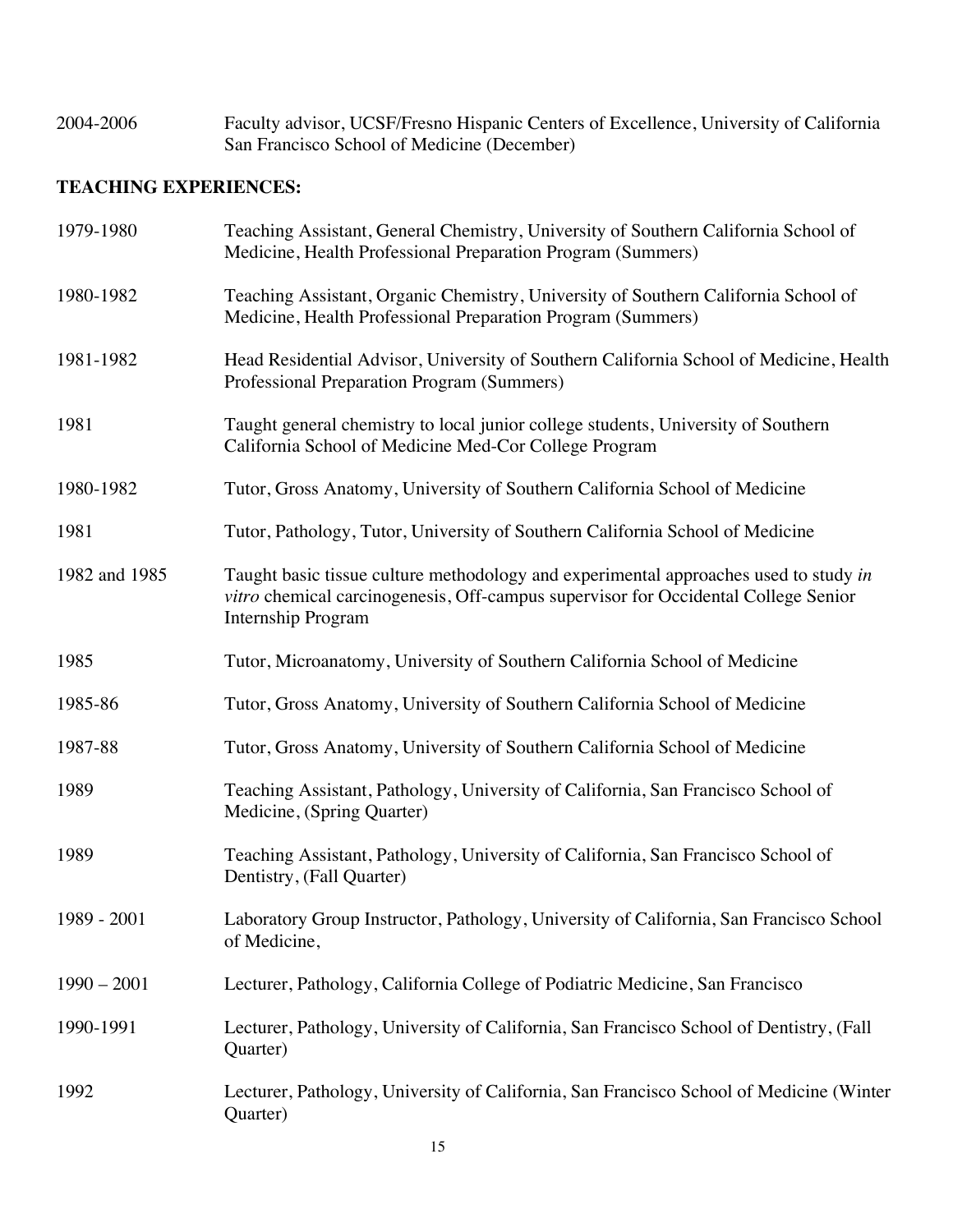## **TEACHING EXPERIENCES:**

| 1992             | Co-Director and Lecturer, University of California, San Francisco School of Dentistry,<br>(Fall Quarter)                                                             |
|------------------|----------------------------------------------------------------------------------------------------------------------------------------------------------------------|
| 1993-2003        | Director and Lecturer University of California, San Francisco School of Dentistry,<br>Pharmacy and Physical Therapy, (Fall Quarter)                                  |
| 1992-1997        | Course Lieutenant and Lecturer, Pathology, University of California, San Francisco<br>School of Medicine (Winter Quarter)                                            |
| 1992-2006        | Lecturer, Pathology Review for USMLE Step 1, University of California, San Francisco<br>School of Medicine (Spring)                                                  |
| 1997-2001        | <b>Course Deputy Director</b> and Lecturer, Pathology, University of California San<br>Francisco School of Medicine.                                                 |
| 1992-97          | Lecturer, Pathology Review for Podiatric Board Exam, California College of Podiatric<br>Medicine, San Francisco (Spring)                                             |
| 1995-99, 2002-04 | Lecturer, Pathology Review for National Boards Part 1, University of California San<br>Francisco School of Dentistry, (Spring)                                       |
| 1993-2004        | Lecturer, Pathology Review for USMLE Step 1, Stanford University School of Medicine,<br>(Spring)                                                                     |
| 1990-1999        | Pathology Director and Lecturer, Pathology Review for USMLE Step 1, Compass, Inc.                                                                                    |
|                  | 1998, 2000 and 2004 Lecturer and laboratory instructor, Cancer Biology Course, University of California, San<br>Francisco Graduate School (Winter quarter)           |
| 1998 to present  | Associate member, UCSF/Mt. Zion Cancer Center, Research & Education Program<br>$(\mathrm{July})$                                                                     |
| 2000             | Lecturer, Heath Careers Opportunity Program, Neuroanatomy, Stanford University<br>School of Medicine, COE (June 29, July 13 and July 18)                             |
| 2002 to 2006     | Co-Director, Integration and Consolidation Block, University of California, San<br>Francisco School of Medicine (March)                                              |
| 2002 to 2007     | Co-Director, Pathology, Metabolism and Nutrition Block, University of California, San<br>Francisco School of Medicine (October and November)                         |
| 2003 to present  | Lecture, Tissue Repair: Regeneration and Wound Healing, University of California, San<br>Francisco School of Medicine (Prologue Block – First year medical students) |
| 2004             | Lecturer, Skeletal Tissues, Histology, University of California, San Francisco School of<br>Medicine (Prologue Block – First year medical students)                  |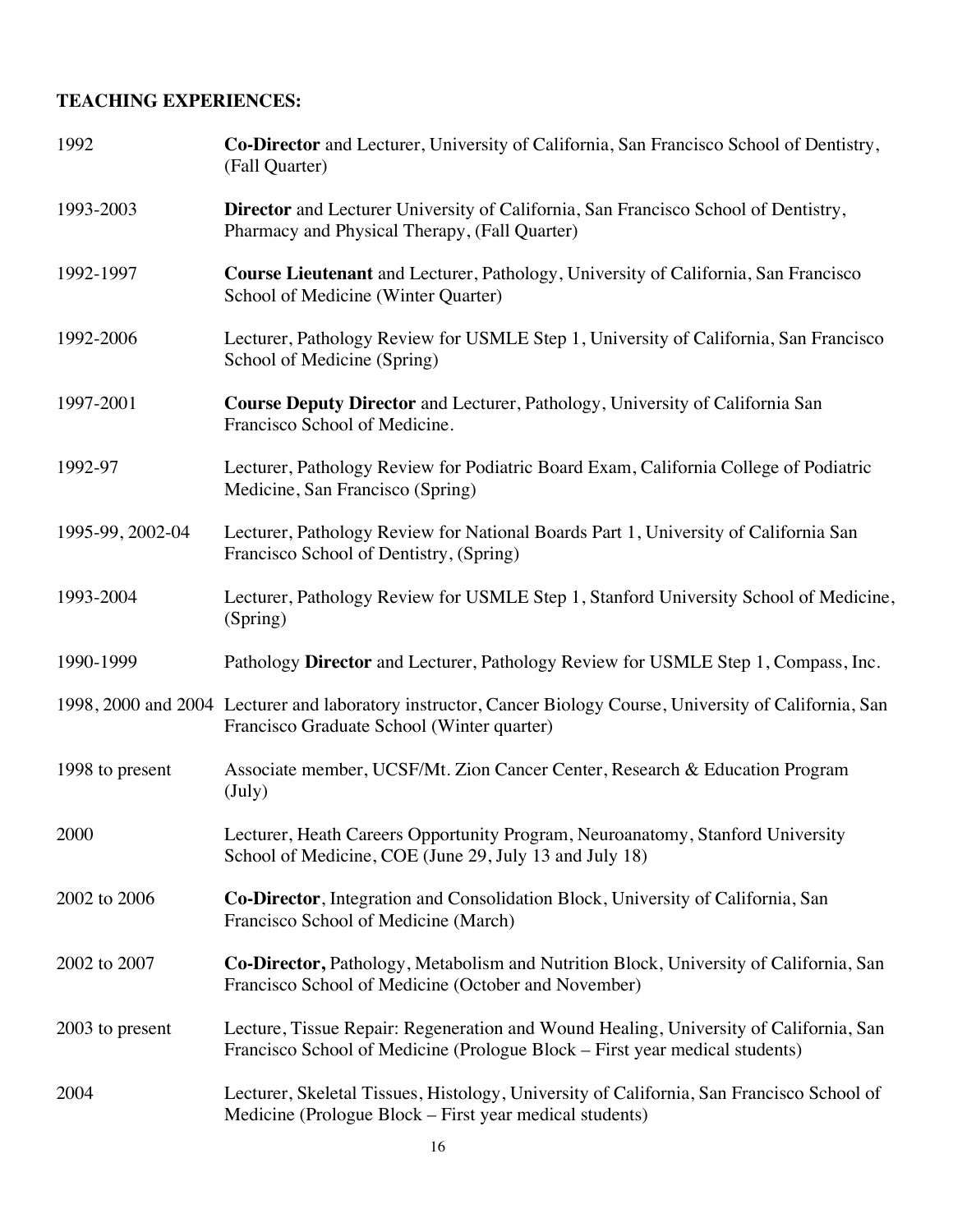## **TEACHING EXPERIENCES:**

| 2004 to 2005    | Laboratory Instructor, Surgical Technology Training Program, University of California,<br>San Francisco Medical Center                                                                                                                                                       |
|-----------------|------------------------------------------------------------------------------------------------------------------------------------------------------------------------------------------------------------------------------------------------------------------------------|
| 2007 to 2009    | <b>Co-Director</b> , Life Cycle/Epilogue, University of California, San Francisco School of<br>Medicine (January to March)                                                                                                                                                   |
| 2007 to present | <b>Co-Director</b> , USMLE Prep, University of California, San Francisco School of Medicine<br>(Decemeber to March)                                                                                                                                                          |
| 2008 to present | Lectures, Introduction to Pathology and Cell Injury and Adaptations, Acute<br>Inflammation, Chronic Inflammation, Tissue Repair and Principles of Neoplasia,<br>University of California, San Francisco School of Medicine (Prologue Block – First year<br>medical students) |

## **TEACHING AIDS:**

| 1992 to present | Created a Pathology Review syllabus for the USMLE Step 1 exam (231 pages), which is<br>given to second year medical students at University of California, San Francisco and<br><b>Stanford University Medical Schools</b> |
|-----------------|---------------------------------------------------------------------------------------------------------------------------------------------------------------------------------------------------------------------------|
| 1992 to present | Developed and written multiple syllabi for medical, dental, dental hygiene, pharmacy and<br>physical therapy courses                                                                                                      |
| 2001 to present | Developed web-based teaching modules for Prologue, Organs, Infection, Inflammation<br>and Immunology, Metabolism & Nutrition, and Integration and Consolidation Block                                                     |
| 2005 to present | Developed and implemented podcasting in Schools of Medicine, Dentistry and<br>Pharmacy, published/created over 400 pubcasts                                                                                               |
| 2007 to present | Developed and implemented audience response system (Turning Point) in the School of<br>Medicine                                                                                                                           |
| 2007 to present | Developing and implementing digital virtual microscopy in the schools of medicine and<br>dentistry, and the department of pathology                                                                                       |
| 2008 to present | Developed and implemented a cognitive framework map of the essential fundamental<br>pathologic mechanisms of disease to help students understand and learn as a foundation<br>for studying disease processes              |
| 2009 to present | Design, develop and create differentiated interactive clinical cases integrating the basic<br>and clinical sciences using Articulate Professional E-Learning Software suite                                               |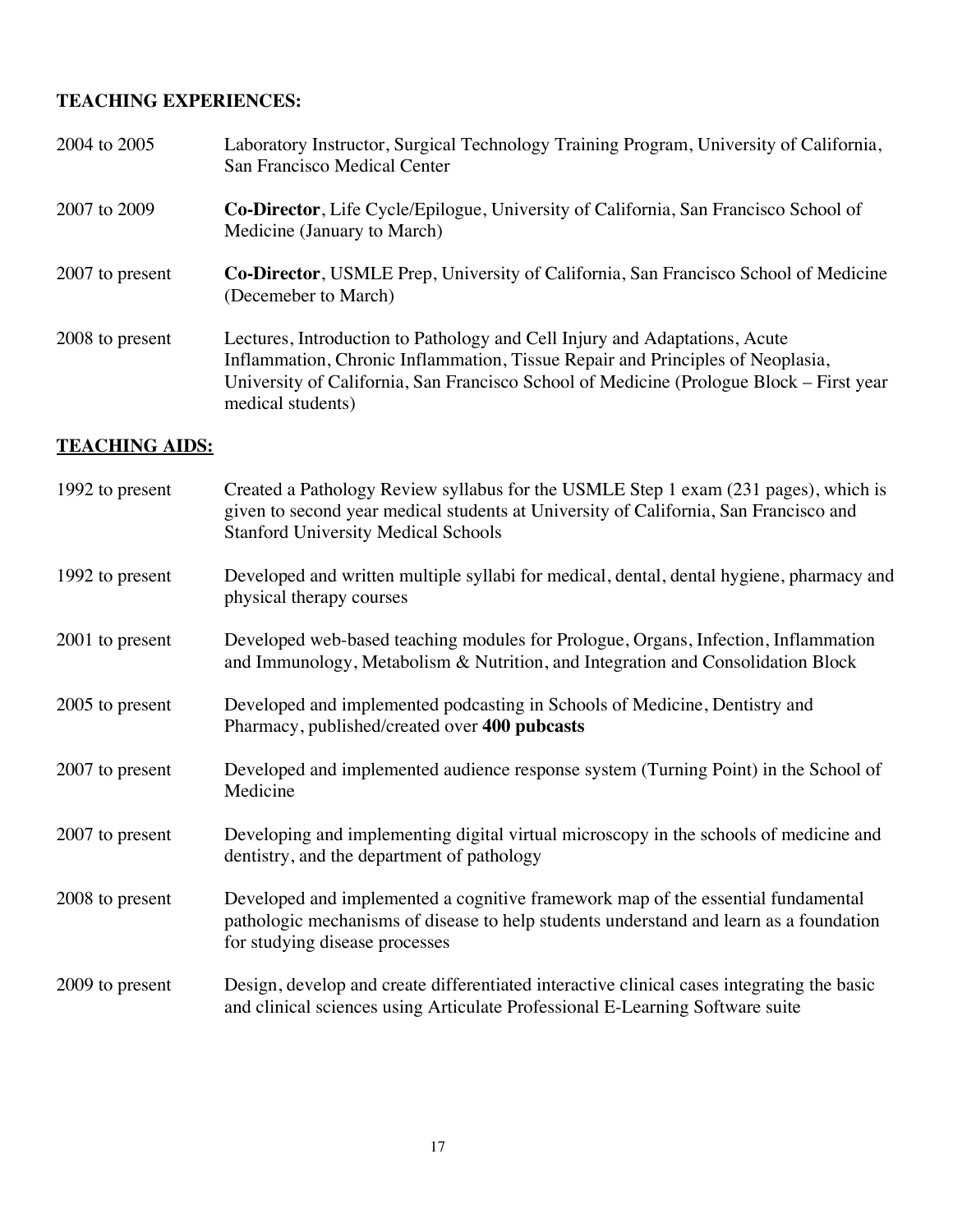## **TEACHING AWARDS AND NOMINATIONS:**

| 1990    | Excellence in Small Group Instruction/Lab Instruction by the Class of 1992, Teaching<br>Award, University of California, San Francisco School of Medicine (May)        |
|---------|------------------------------------------------------------------------------------------------------------------------------------------------------------------------|
| 1991    | Special Commendation for Excellence in Teaching, Henry J. Kaiser Award Selection<br>Committee, UCSF School of Medicine (May)                                           |
| 1992    | Excellence in Lab Instruction by the Class of 1994, Teaching Award, University of<br>California, San Francisco School of Medicine (May)                                |
| 1992    | House Staff Teaching Award by the Graduating Class of 1992, University of California,<br>San Francisco School of Medicine (May)                                        |
| 1993    | A Major Contribution to Teaching by the Class of 1995, University of California,<br>San Francisco School of Medicine (May).                                            |
| 1994    | Faculty Teaching Award for Outstanding Contribution to Medical Education at<br>UCSF School of Medicine, UCSF School of Medicine Class of 1994 (May 27)                 |
| 1994    | Henry J. Kaiser Excellence in Teaching Award, University of California, San<br>Francisco, School of Medicine (May 27)                                                  |
| 1994    | Devotion to Teaching Above and Beyond the Call of Duty Teaching Award,<br>University of California, San Francisco School of Medicine, Class of 1996,<br>(September 26) |
| 1995    | Nominated for the Henry J. Kaiser Excellence in Teaching Award, University of<br>California, San Francisco School of Medicine (May)                                    |
| 1995    | Nominated for Excellence in Small Group Instruction by the Class of 1997, Teaching<br>Award, University of California, San Francisco School of Medicine, September.    |
| 1995-96 | Teacher of the Year Award, The Class of 1997 Honors, University of California,<br>San Francisco School of Pharmacy                                                     |
| 1996    | The Excellence in Teaching Award, The Dental Class of 1998, University of<br>California, School of Dentistry                                                           |
| 1996-97 | Teacher of the Year Award, The Class of 1998 Honors, University of California,<br>San Francisco School of Pharmacy                                                     |
| 1997    | The Excellence in Teaching Award, The Dental Class of 1999, University of<br>California School of Dentistry                                                            |
| 1997    | Special Award for Excellence in Teaching, Graduating Class of 1997, University of<br>California San Francisco School of Medicine (May 23)                              |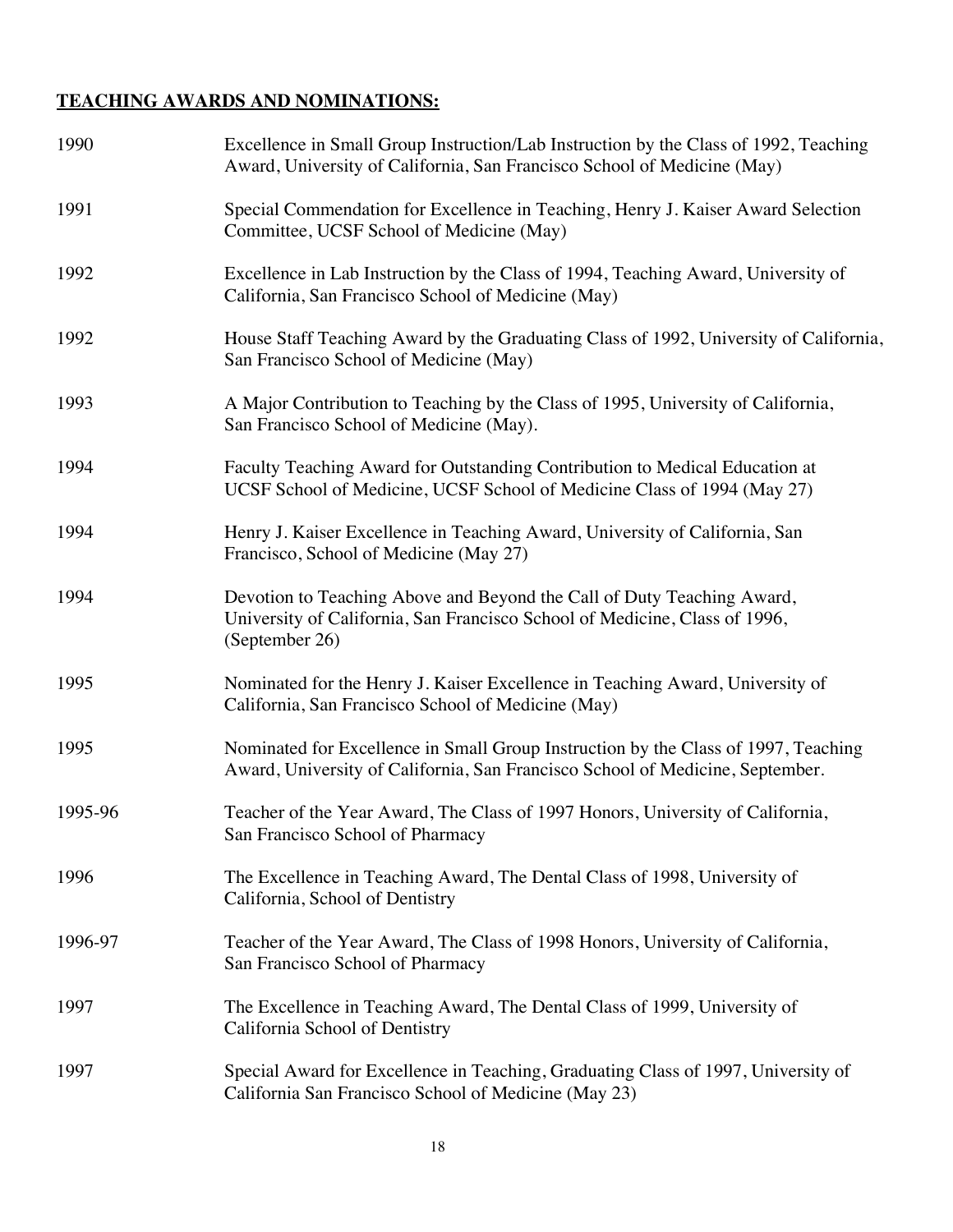## **TEACHING AWARDS AND NOMINATIONS:**

| 1998      | A Major Contribution to Teaching Award, Class of 2000, University of California, San<br>Francisco School of Medicine (May 12)                           |
|-----------|---------------------------------------------------------------------------------------------------------------------------------------------------------|
| 1998      | Pre-Clinical Faculty Award for Excellence in Teaching, Graduating Class of 1998,<br>University of California, San Francisco School of Medicine (May 22) |
| 1999      | Nominated for A Major Contribution to Teaching Award, Class of 2001,<br>University of California, San Francisco School of Medicine (May 18)             |
| 1999      | The Excellence in Teaching Award, The Dental Class of 2001, University of<br>California School of Dentistry (May 19)                                    |
| 1999      | Nominated for the Henry J. Kaiser Excellence in Teaching Award, University of<br>California San Francisco School of Medicine (May).                     |
| 1999      | Pre-Clinical Faculty Award for Excellence in Teaching, Graduating Class of 1999,<br>University of California San Francisco School of Medicine (May 21)  |
| 2000      | Pre-Clinical Faculty Award for Excellence in Teaching, Graduating Class of 2000,<br>University of California, San Francisco School of Medicine (May 19) |
| 2000      | Nominated for A Major Contribution to Teaching Award, Class of 2002, University of<br>California, San Francisco School of Medicine (May)                |
| 2001      | Nominated for UCSF Chancellor's Community Service Award (January)                                                                                       |
| 2000-2001 | The Long Award for Excellence in Teaching, University of California, San Francisco<br>School of Pharmacy, The Class of 2002                             |
| 2001      | Nominated for Excellence in Teaching Small Group, Class of 2003, University of<br>California San Francisco School of Medicine (May 16)                  |
| 2002      | Nominated for UCSF Chancellor's Community Service Award (January)                                                                                       |
| 2001-2002 | The Long Award for Excellence in Teaching, University of California San Francisco<br>School of Pharmacy, The Class of 2003                              |
| 2002      | Nominated for the Henry J. Kaiser Excellence in Teaching Award, University of<br>California, San Francisco School of Medicine (May)                     |
| 2002      | Pre-Clinical Faculty Award for Excellence in Teaching, Graduating Class of 2002,<br>University of California, San Francisco School of Medicine (May 17) |
| 2002      | Nominated for "Outstanding Lecture Series", University of California, San Francisco<br>School of Medicine, The Class of 2004 (May)                      |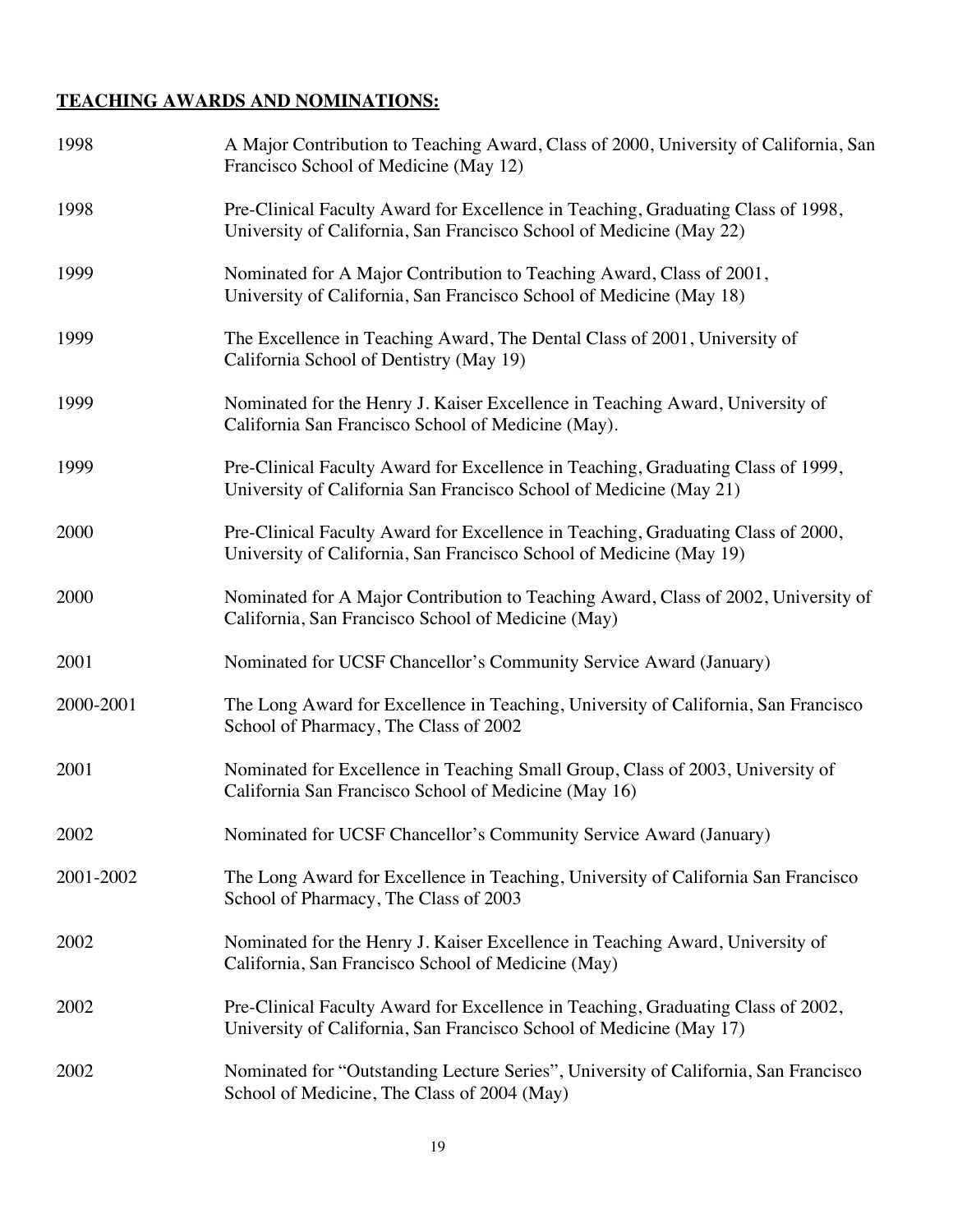## **TEACHING AWARDS AND NOMINATIONS:**

| 2001-2002 | Distinction in Teaching Award, University of California, San Francisco, Academic<br>Senate                                             |
|-----------|----------------------------------------------------------------------------------------------------------------------------------------|
| 2003      | A Major Contribution to Teaching Award, Class of 2005, University of California San<br>Francisco School of Medicine (March 20)         |
| 2004      | Nominated for the Henry J. Kaiser Excellence in Teaching Award, University of<br>California San Francisco School of Medicine (May)     |
| 2005      | Innovations in Teaching Award, University of California, San Francisco School of<br>Medicine Class 2007 (March 15)                     |
| 2005      | Nominated for Inspirational Teaching Award, University of California, San Francisco<br>School of Medicine, Class 2008 (March 15)       |
| 2005      | Nominated for the Henry J. Kaiser Excellence in Teaching Award, University of<br>California, San Francisco School of Medicine (May 5)  |
| 2006      | Nominated for the Henry J. Kaiser Excellence in Teaching Award, University of<br>California, San Francisco School of Medicine (May 5)  |
| 2007      | Epilogue Team: Innovative Teaching Award, University of California, San Francisco<br>School of Medicine Class 2009 (March 8)           |
| 2008      | Nominated for Outstanding Lecture Teaching Award, University of California, San<br>Francisco School of Medicine, Class 2011 (April 22) |

#### **SUMMARY OF TEACHING HOURS:**

(total for medical, dental, dental hygiene, pharmacy, physical therapy and podiatry students, house staff and graduate students) that includes preparation and actual lecture hours:

| PAST:          | Approximately 1200 hours |
|----------------|--------------------------|
| PRESENT:       | Approximately 1000 hours |
| <b>FUTURE:</b> | Approximately 1000 hours |

Annual Teaching Hours (only actual contact time):

| Teaching Hours (1990-91):                  |                    |
|--------------------------------------------|--------------------|
| Pathology Laboratory (Medical School)      | 48 hours           |
| Pathology Review Sessions (Medical School) | 60 hours           |
| Pathology Lecture(s) (Dental School)       | 1 hour             |
| Pathology Lectures (Podiatry School)       | 11 hours           |
|                                            | Total $=120$ hours |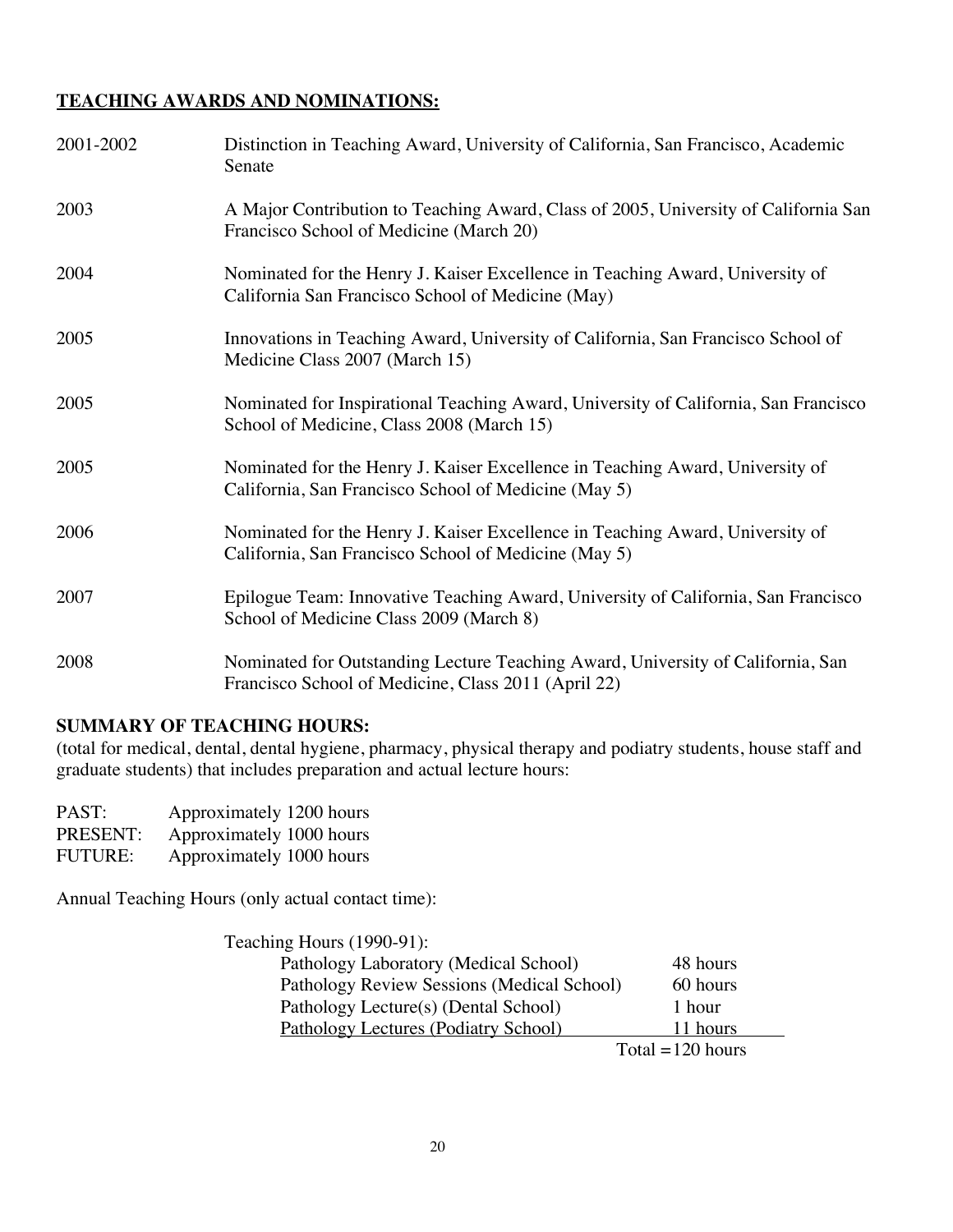| Teaching Hours (1991-92):                         |                     |  |
|---------------------------------------------------|---------------------|--|
| Pathology Laboratory (Medical School)<br>18 hours |                     |  |
| Pathology Lectures (Medical School)               | 1 hour              |  |
| Pathology Review Sessions (Medical School)        | 178 hours           |  |
| Pathology Lectures (Podiatry School)              | 13 hours            |  |
| Pathology Review (Podiatry School)                | 3 hours             |  |
| Pathology Lecture (Dental School)                 | 1 hour              |  |
|                                                   | Total $= 214$ hours |  |
|                                                   |                     |  |
|                                                   |                     |  |
| Teaching Hours (1992-93):                         |                     |  |
| Pathology Laboratory (Medical School)             | 18 hours            |  |
| Pathology Lectures (Medical School)               | 4 hours             |  |
| Pathology Review Sessions (Medical School)        | 150 hours           |  |
| Pathology Lectures (Podiatry School)              | 18 hours            |  |
| Pathology Review (Podiatry School)                | 3 hours             |  |
| Pathology Review (Pathology residents)            | 16 hours            |  |
| <b>Pathology Lecture (Dental School)</b>          | 2 hours             |  |
|                                                   | Total = $214$ hours |  |
|                                                   |                     |  |
| Teaching Hours (1993-94):                         |                     |  |
| Pathology Laboratory (Medical School)             | 20 hours            |  |
| Pathology Lectures (Medical School)               | 4 hours             |  |
| Pathology Review Sessions (Medical School)        | 150 hours           |  |
| Pathology Lectures (Podiatry School)              | 18 hours            |  |
| Pathology Review (Podiatry School)                | 3 hours             |  |
| Pathology Laboratory (Dental School)              | 42 hours            |  |
| Pathology Grand Rounds                            | 3 hours             |  |
| Pathology Review (Pathology residents)            | 16 hours            |  |
| Pathology Lecture (Dental School)                 | 6 hours             |  |
|                                                   | Total $=262$ hours  |  |
|                                                   |                     |  |
| Teaching Hours (1994-95):                         |                     |  |
| Pathology Laboratory (Medical School)             | 20 hours            |  |
| Pathology Lectures (Medical School)               | 3 hours             |  |
| Pathology Review Sessions (Medical School)        | 150 hours           |  |
| Pathology Lectures (Podiatry School)              | 18 hours            |  |
| Pathology Review (Podiatry School)                | 3 hours             |  |
| Pathology Laboratory (Dental School)              | 42 hours            |  |
| <b>Pathology Grand Rounds</b>                     | 0 hours             |  |
| Pathology Review (Pathology residents)            | 16 hours            |  |
| Pathology Lecture (Dental School)                 | 8 hours             |  |
|                                                   | Total $=$ 260 hours |  |
|                                                   |                     |  |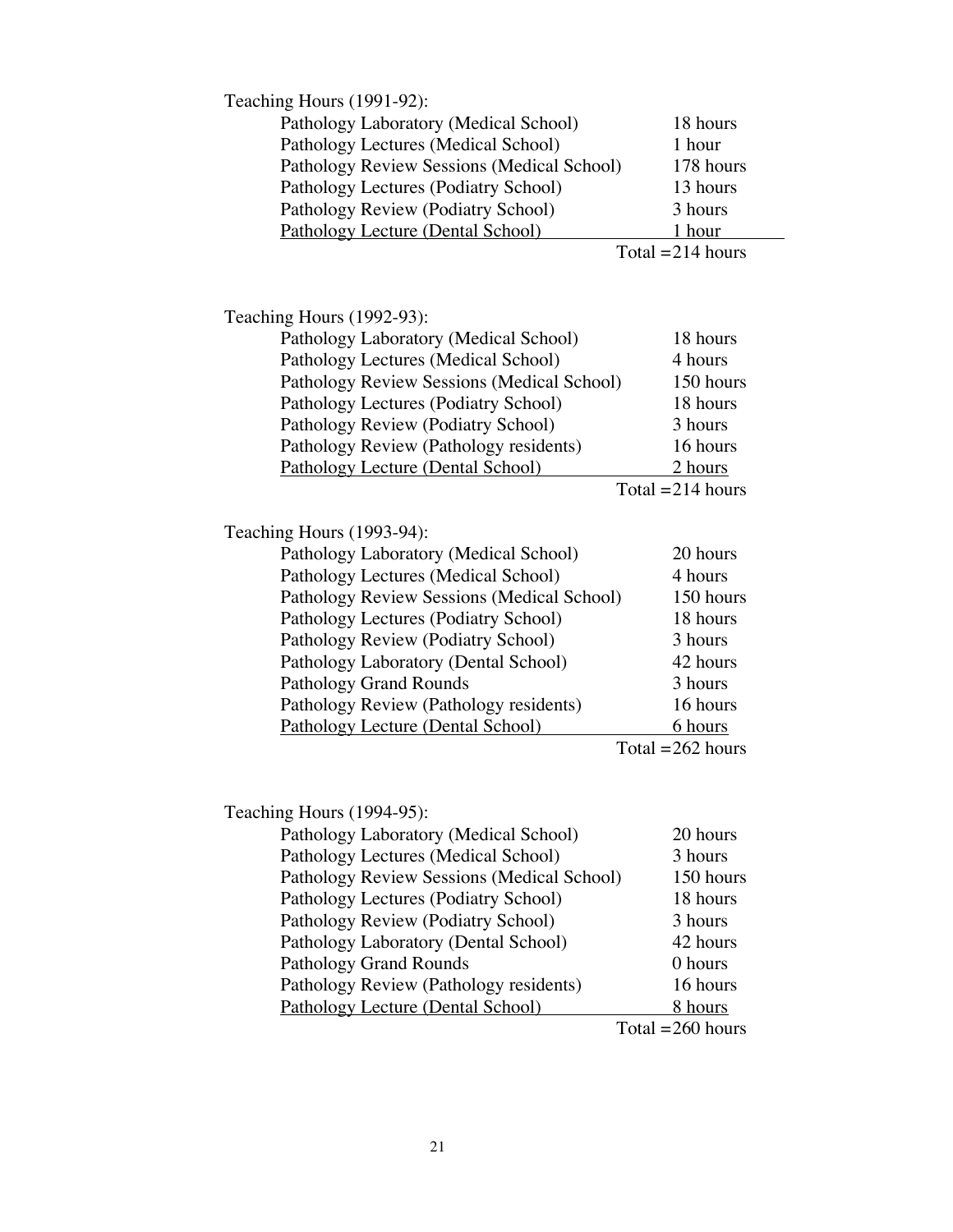| Teaching Hours (1995-96):                  |                     |
|--------------------------------------------|---------------------|
| Pathology Laboratory (Medical School)      | 20 hours            |
| Pathology Lectures (Medical School)        | 3 hours             |
| Pathology Review Sessions (Medical School) | 150 hours           |
| Pathology Lectures (Podiatry School)       | 18 hours            |
| Pathology Review (Podiatry School)         | 8 hours             |
| Pathology Laboratory (Dental School)       | 42 hours            |
| <b>Pathology Grand Rounds</b>              | 4 hours             |
| Pathology Review (ENT residents)           | 8 hours             |
| Pathology Lecture (Dental School)          | 8 hours             |
|                                            | Total = $261$ hours |
|                                            |                     |
| Teaching Hours (1996-97):                  |                     |
| Pathology Laboratory (Medical School)      | 20 hours            |
| Pathology Lectures (Medical School)        | 3 hours             |
| Pathology Review Sessions (Medical School) | 160 hours           |
| Pathology Lectures (Podiatry School)       | 18 hours            |
| Pathology Review (Podiatry School)         | 8 hours             |
| Pathology Laboratory (Dental School)       | 42 hours            |
| <b>Pathology Grand Rounds</b>              | 0 hours             |
| Pathology Review (ENT residents)           | 8 hours             |
| <b>Pathology Lecture (Dental School)</b>   | 10 hours            |
|                                            | Total $=$ 269 hours |
|                                            |                     |
|                                            |                     |

Teaching Hours (1997-98):

| Pathology Laboratory (Medical School)        | 20 hours  |
|----------------------------------------------|-----------|
| Pathology Lectures (Medical School)          | 2 hours   |
| Pathology Review Sessions (Medical School)   | 160 hours |
| Pathology Laboratory (Dental School)         | 42 hours  |
| Cancer Cell Biology Course (Graduate School) | 24 hours  |
| Pathology Review (ENT residents)             | 6 hours   |
| Pathology Lecture (Dental School)            | 16 hours  |
| m. 1                                         | 201       |

Total  $=268$  hours

| Teaching Hours (1998-99):                    |                     |
|----------------------------------------------|---------------------|
| Pathology Laboratory (Medical School)        | 20 hours            |
| Pathology Lectures (Medical School)          | 2 hours             |
| Pathology Review Sessions (Medical School)   | 160 hours           |
| Pathology Laboratory (Dental School)         | 42 hours            |
| Cancer Cell Biology Course (Graduate School) | 24 hours            |
| Pathology Review (ENT residents)             | 6 hours             |
| <b>Pathology Grand Rounds</b>                | 1 hour              |
| Pathology Lecture (Dental School)            | 16 hours            |
|                                              | Total $=$ 269 hours |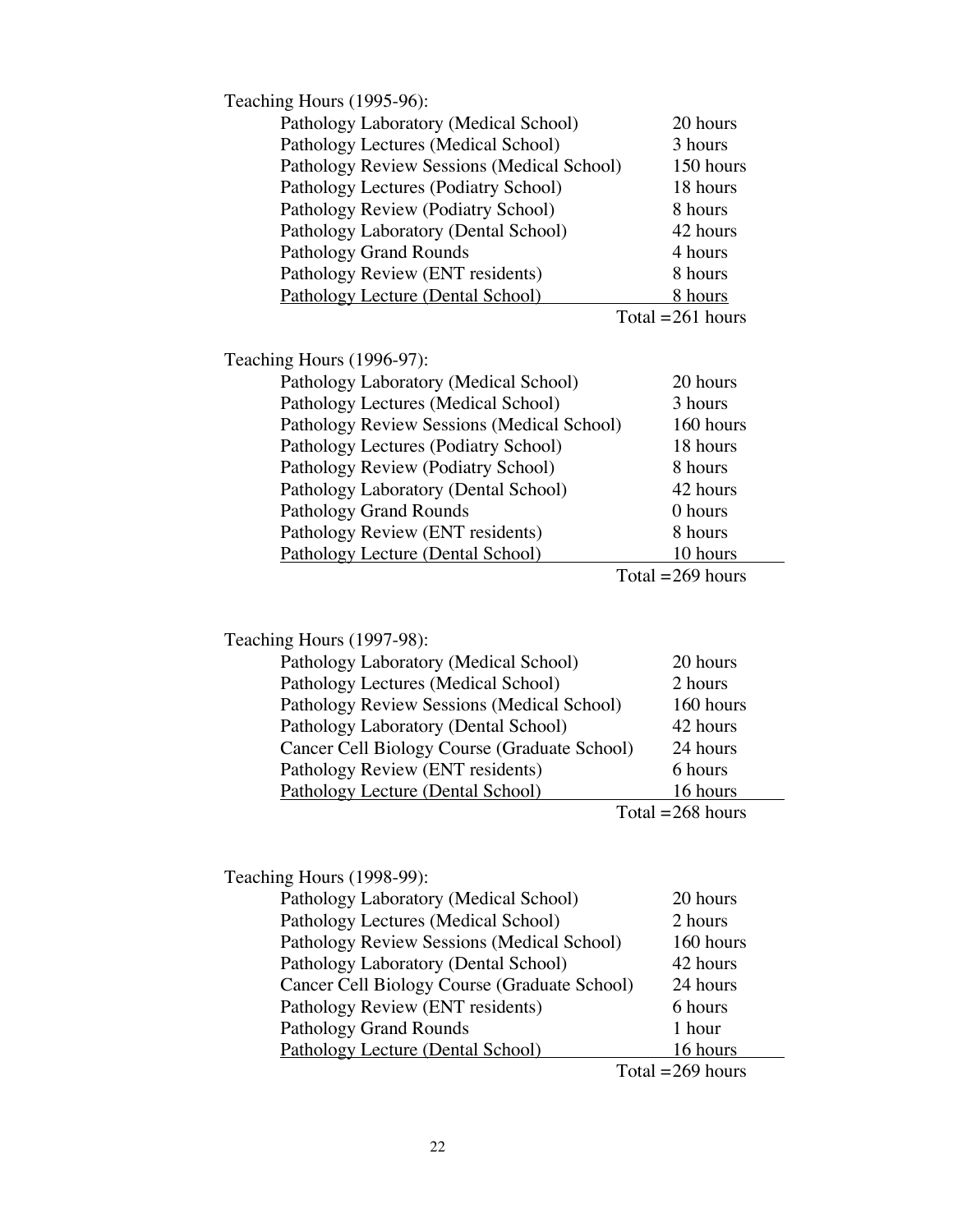| Teaching Hours (1999-2000):                  |                     |
|----------------------------------------------|---------------------|
| Pathology Laboratory (Medical School)        | 20 hours            |
| Pathology Lectures (Medical School)          | 2 hours             |
| Pathology Review Sessions (Medical School)   | 60 hours            |
| Pathology Laboratory (Dental School)         | 42 hours            |
| Cancer Cell Biology Course (Graduate School) | 24 hours            |
| <b>Pathology Grand Rounds</b>                | 1 hour              |
| Pathology Review (Pathology residents)       | 16 hours            |
| Pathology Lecture (Dental School)            | 16 hours            |
|                                              | Total = $279$ hours |
|                                              |                     |
| Teaching Hours (2000-2001):                  |                     |
| Pathology Laboratory (Medical School)        | 20 hours            |
| Pathology Lectures (Medical School)          | 2 hours             |
| Pathology Review Sessions (Medical School)   | 160 hours           |
| Pathology Laboratory (Dental School)         | 42 hours            |
| <b>Pathology Department Lectures</b>         | 3 hours             |
| Pathology Review (ENT residents)             | 8 hours             |
| Pathology Review (Pathology residents)       | 16 hours            |
| Pathology Lectures (Dental School)           | 16 hours            |
|                                              | Total = $257$ hours |
|                                              |                     |
| Teaching Hours (2001-2002):                  |                     |
| Pathology Laboratory (Medical School)        | 20 hours            |
| Pathology Lectures (Medical School)          | 2 hours             |
| Pathology Review Sessions (Medical School)   | 38 hours            |
| Pathology Laboratory (Dental School)         | 42 hours            |
| <b>Pathology Department Lectures</b>         | 3 hours             |
| Pathology Review (ENT residents)             | 8 hours             |
| Pathology Review (Pathology residents)       | 16 hours            |
| PBL (Medical School)                         | 12 hours            |
| Pathology Lecture s(Dental School)           | <u>18 hours</u>     |
|                                              | Total = $159$ hours |
|                                              |                     |
| Teaching Hours (2002-2003):                  |                     |
| Pathology Laboratory (Medical School)        | 36 hours            |
| Pathology Lectures (Medical School)          | 3 hours             |
| Pathology Review Sessions (Medical School)   | 38 hours            |
| Pathology Laboratory (Dental School)         | 30 hours            |
| <b>Pathology Department Lectures</b>         | 2 hours             |
| Pathology Review (ENT residents)             | 8 hours             |
| Pathology Review (Pathology residents)       | 16 hours            |
| PBL (Medical School)                         | 12 hours            |
| Pathology Lecture (Dental School)            | 18 hours            |
|                                              | Total = $163$ hours |
|                                              |                     |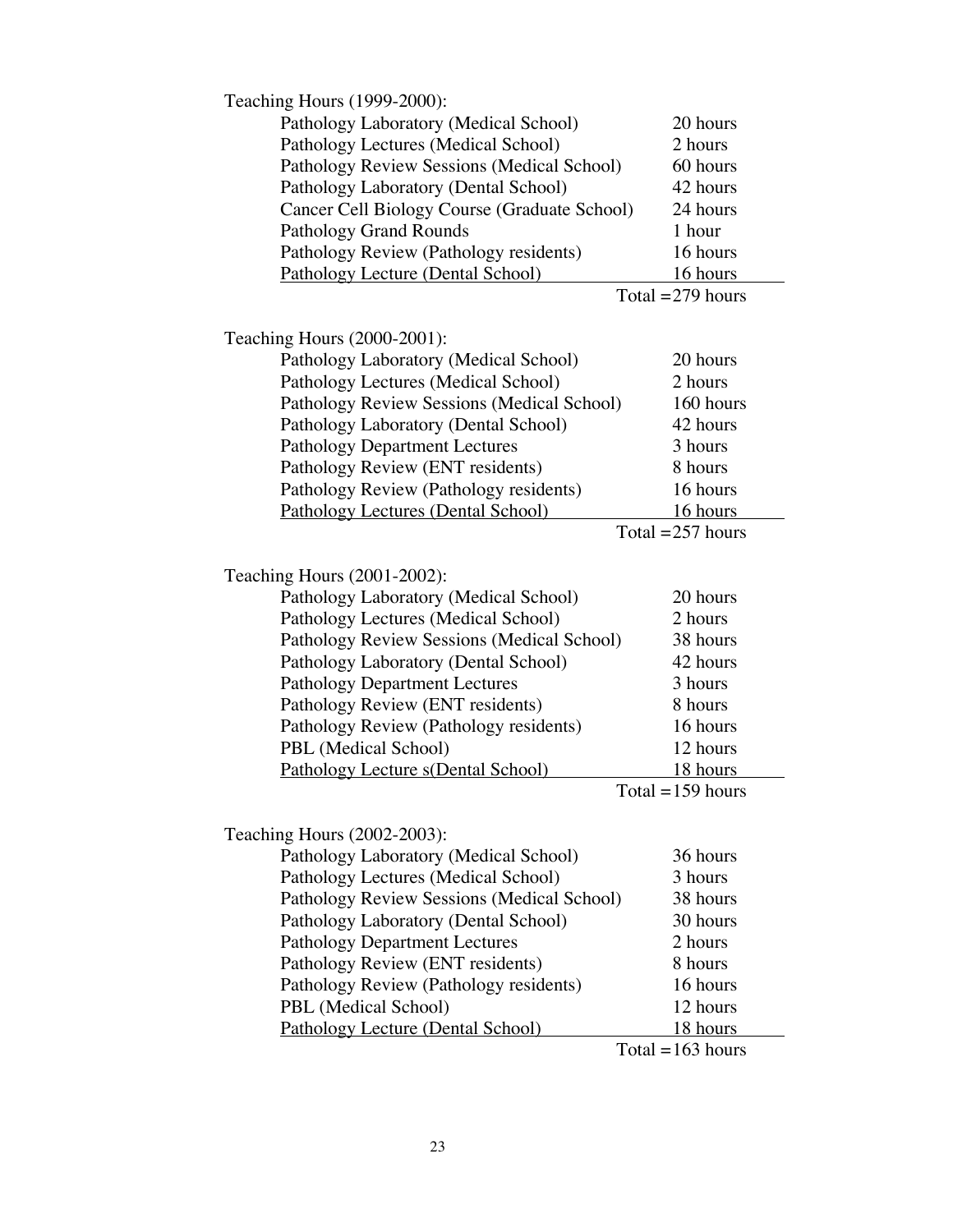| Teaching Hours (2003-2004):                |                                             |
|--------------------------------------------|---------------------------------------------|
| Pathology Laboratory (Medical School)      | 36 hours                                    |
| Pathology Lectures (Medical School)        | 5 hours                                     |
| Pathology Review Sessions (Medical School) | 38 hours                                    |
| Pathology Laboratory (Dental School)       | 30 hours                                    |
| <b>Pathology Department Lectures</b>       | 2 hours                                     |
| Pathology Review (ENT residents)           | 8 hours                                     |
| PBL (Medical School)                       | 16 hours                                    |
| Pathology Lecture (Dental School)          | 28 hours                                    |
|                                            | Total $=163$ hours                          |
|                                            |                                             |
| Teaching Hours (2004-2005):                |                                             |
| Pathology Laboratory (Medical School)      | 36 hours                                    |
| Pathology Lectures (Medical School)        | 5 hours                                     |
| Pathology Review Sessions (Medical School) | 38 hours                                    |
| Pathology Laboratory (Dental School)       | 25 hours                                    |
| Pathology Lecture (Dental School)          | 28 hours                                    |
|                                            | Total = $132$ hours                         |
|                                            |                                             |
| Teaching Hours (2005-2006):                |                                             |
| Pathology Laboratory (Medical School)      | 26 hours                                    |
| Pathology Lectures (Medical School)        | 41/2 hours                                  |
| Pathology Review Sessions (Medical School) | 22 hours                                    |
| Pathology Lectures (Pharmacy and PT)       | 35 hours                                    |
| Pathology Laboratory (Dental School)       | 13 hours                                    |
| <b>Pathology Lecture (Dental School)</b>   | 28 hours                                    |
|                                            | Total = $128$ 1/2 hours                     |
| Teaching Hours (2006-2007):                |                                             |
| Pathology Laboratory (Medical School)      | 16 hours                                    |
|                                            | 61/2 hours                                  |
| Pathology Lectures (Medical School)        | 12 hours                                    |
| Pathology Review Sessions (Medical School) |                                             |
| Pathology Lectures (Pharmacy and PT)       | 35 hours<br>13 hours                        |
| Pathology Laboratory (Dental School)       | 2 hours                                     |
| AIMS Small Group (Medical School)          |                                             |
| Pathology Lecture (Dental School)          | 28 hours<br>Total = $114 \frac{1}{2}$ hours |
|                                            |                                             |
| Teaching Hours (2007-2008):                |                                             |
| Pathology Laboratory (Medical School)      | 30 hours                                    |
| Pathology Lectures (Medical School)        | 71/2 hours                                  |
| Pathology Review Sessions (Medical School) | 12 hours                                    |
| Pathology Lectures (Pharmacy and PT)       | 35 hours                                    |
| Pathology Laboratory (Dental School)       | 13 hours                                    |
| AIMS Small Group (Medical School)          | 2 hours                                     |
| Pathology Lecture (Dental School)          | 28 hours                                    |
|                                            | Total = $128$ 1/2 hours                     |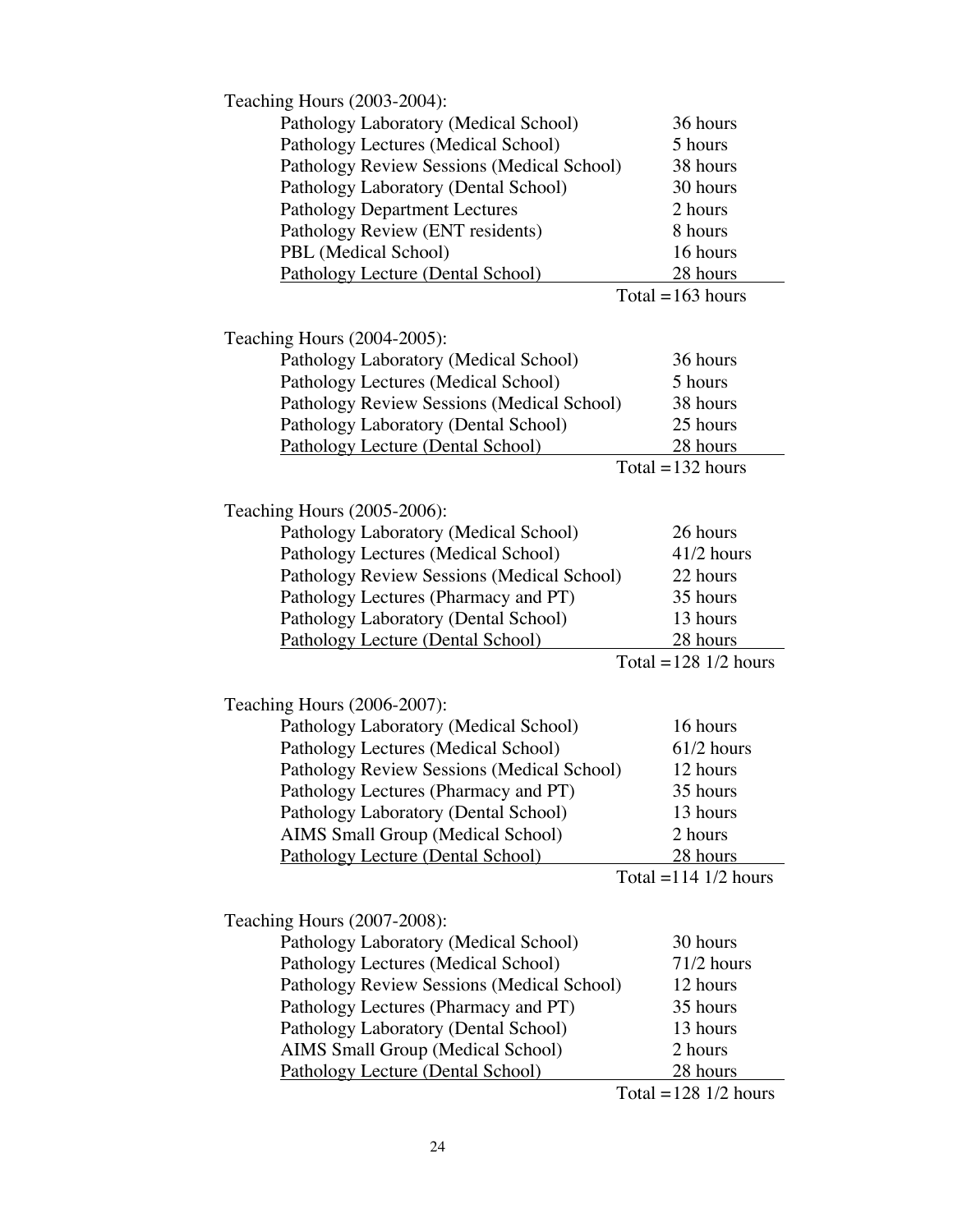| Teaching Hours (2008-2009):                |                     |
|--------------------------------------------|---------------------|
| Pathology Laboratory (Medical School)      | 30 hours            |
| Pathology Lectures (Medical School)        | 8 hours             |
| Pathology Review Sessions (Medical School) | 12 hours            |
| Pathology Lectures (Pharmacy and PT)       | 35 hours            |
| Pathology Laboratory (Dental School)       | 13 hours            |
| Pathology Lecture (Dental School)          | 28 hours            |
|                                            | Total = $126$ hours |
|                                            |                     |
| Teaching Hours (2009-2010):                |                     |
| Pathology Laboratory (Medical School)      | 30 hours            |
| Pathology Lectures (Medical School)        | 6 hours             |
| Pathology Review Sessions (Medical School) | 20 hours            |
| Pathology Lectures (Pharmacy and PT)       | 35 hours            |
| Pathology Laboratory (Dental School)       | 13 hours            |
| Pathology Lecture (Dental School)          | 28 hours            |
|                                            | Total = $132$ hours |

#### TEACHING NARRATIVE

My current teaching responsibilities include teaching pathology in the University of California Schools of Medicine, Dentistry, and Pharmacy, and Physical Therapy. I was the deputy director for the Pathology 101, 102 and 103 which involved creating examinations, coordinating faculty participation and syllabus publication, attending course committee meetings, lecturing, and laboratory leader. In addition, I have developed and coordinated the review sessions for the medical students before each examination (7 exams per year). In addition, I have created handouts for each section of the course that include gross and microscopic black and white photos. The histopathology handout includes brief explanations of histopathology, epidemiology, clinical manifestations and complications of each disease process that the student will encounter in their scheduled laboratory exercises. I have created a histopathology atlas that includes all the glass slides that a UCSF second year medical student will study in the pathology course for each quarter's syllabus. With the new curriculum, I have created new labs in the Cancer and Metabolism & Nutrition blocks with web-based learning modules. I have also created new web-based learning modules for many of the other blocks as well. I was the Director of the Integration and Consolidation Block for developing new lectures (2006 – Mechanisms of Disease lecture series (8 hours), small group sessions and laboratory exercises. I have also developed web-based examinations in the Integration and Consolidation Block. I am currently the co-director of Life Cycle/ Epilogue. Epilogue replaced the Integration and Consolidation Block. Finally, I have given 12 to 16 hours of pathology review for UCSF second year medical students in preparation for USMLE Step 1 exam, which includes a pathology review manuscript (225 pages) covering a review of pathology. This year (2007) I have helped develop and implement a structured USMLE Step 1 Prep course for the UCSF School of Medicine second year medical students.

I am also the director for the pathology course offered to pharmacy and physical therapy students in the fall quarter (Pathology135, 135.01, respectively). My duties include designing examinations, coordinating faculty participation and syllabus publication, attending course and student status committee meetings, lecturing, and laboratory leader. I am the pathology co-director and lecturer for BMS 116, 117, 118 and 126 for first and second year dental students in the new dental school curriculum. The dental students have a pathology lab exercise where they study important gross and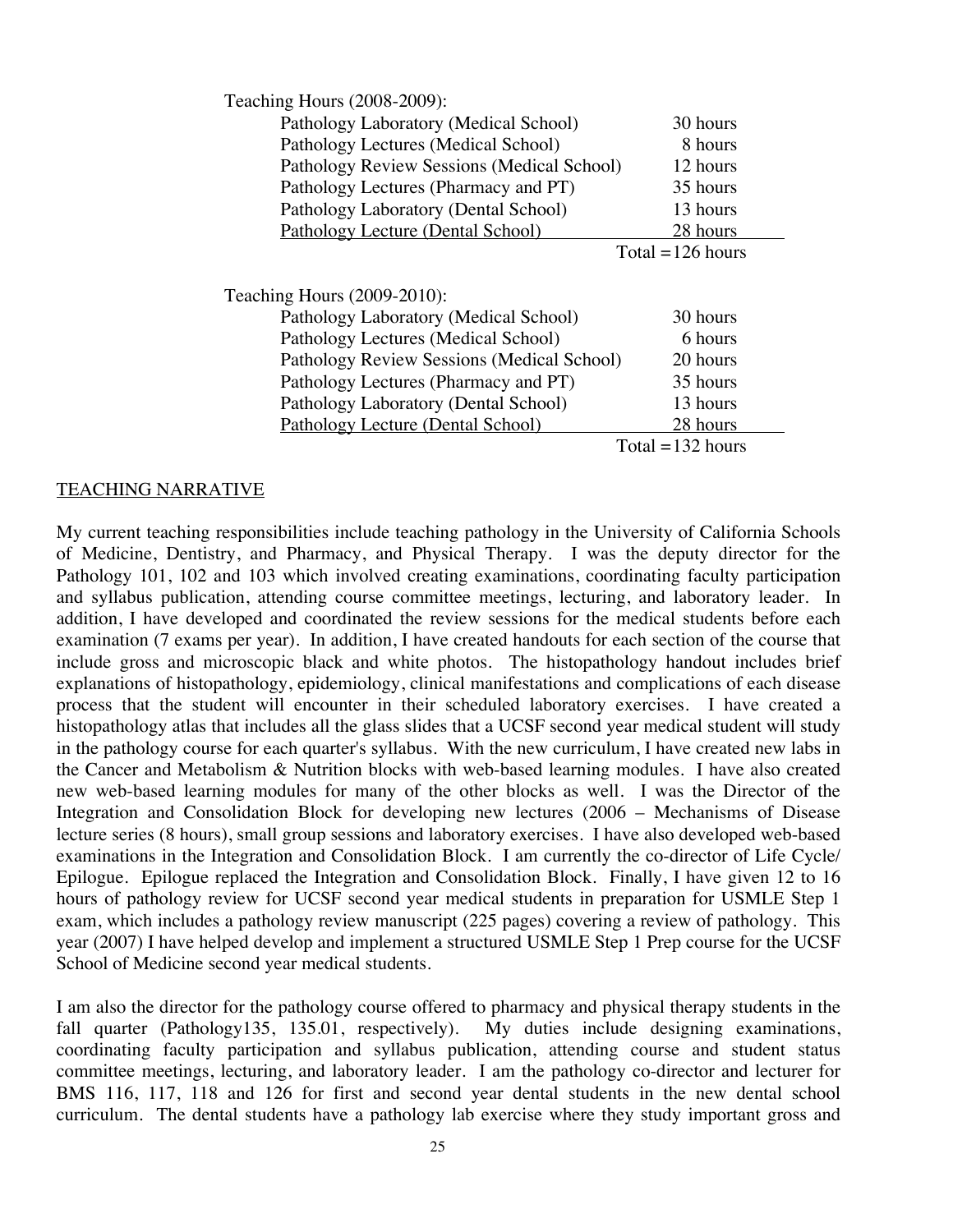microscopic features of general mechanisms of diseases and common systemic diseases. I have also created a histopathology atlas that includes all the glass slides seen during the course in their laboratory syllabus. Finally, I introduced podcasting in the fall of 2005 as a means of providing lecture and laboratory content in the schools of medicine, dentistry and pharmacy, and division of physical therapy. Finally, I received a UCSF Instructional Grant for digital virtual microscopy to be used initially in the schools of medicine and dentistry at UCSF, which is going to implemented in fall 2009.

I am the director of the UCSF Department of Pathology Post-Sophomore Fellowship for third and fourth year medical students where one to two students spend a year in the department of Pathology. The students work on the autopsy, surgical pathology, and cytology services, and they have the same role and responsibility as a first year resident.

# **RESEARCH AND CREATIVE ACTIVITIES**

## **PAST**

| Source:<br>Title:                | National Institute of Aging<br>Novel Therapeutics for Prion Diseases                           |  |  |
|----------------------------------|------------------------------------------------------------------------------------------------|--|--|
| PI:                              | Stephen DeArmond, M.D., Ph.D.                                                                  |  |  |
| Effort:                          | <b>20%</b>                                                                                     |  |  |
| <b>Entire Period of Support:</b> | 5 years from 6/1/03-5/31/08                                                                    |  |  |
| Source:                          | Department of Health and Human Services                                                        |  |  |
| Title:                           | Hispanic Centers of Excellence                                                                 |  |  |
| PI:                              | Alma Martinez, M.D.                                                                            |  |  |
| Effort:                          | $8\%$                                                                                          |  |  |
| Entire Period of Support:        | 3 years from 9/1/04-5/31/06                                                                    |  |  |
| Source:                          | <b>UCSF Center of Instructional Technology</b>                                                 |  |  |
| Title:                           | Digital Virtual Microscopy: Teaching Histology and Histopathology to Medical and Dental        |  |  |
|                                  | <b>Students</b>                                                                                |  |  |
| PI:                              | Henry Sanchez, M.D., Steve Rosen, PhD. and Douglas Schmucker, PhD                              |  |  |
| Effort:                          | Money will be used to scan the entire medical student histopathology slides (approximately 80) |  |  |
|                                  | and dental histology student teaching glass slides (approximately 20)                          |  |  |
| Entire Period of Support:        | 1 year from 7/1/07-6/30/08                                                                     |  |  |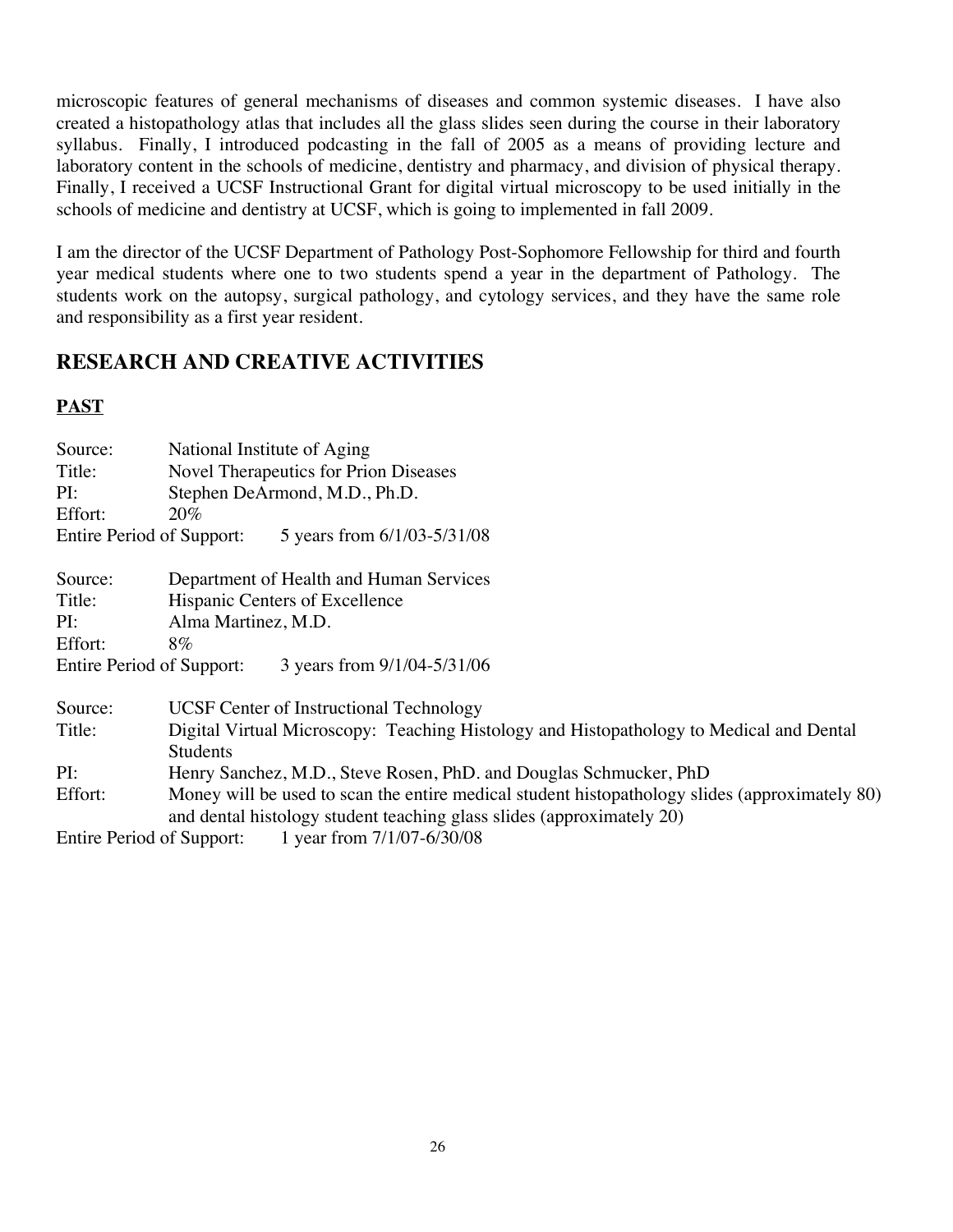## **CURRENT**

| Source: | National Institute of Aging      |                                              |  |
|---------|----------------------------------|----------------------------------------------|--|
| Title:  |                                  | Novel Therapeutics for Prion Diseases        |  |
| PI:     |                                  | Stanely Prusiner, M.D.                       |  |
| Effort: | 5%                               |                                              |  |
|         | Entire Period of Support:        | 5 years from 06/01/09-5/31/14                |  |
| Source: |                                  | National Institute of Aging                  |  |
| Title:  |                                  | Degenerative and Dementing Diseases of Aging |  |
| PI:     | Stanely Prusiner, M.D.           |                                              |  |
| Effort: | 10%                              |                                              |  |
|         | <b>Entire Period of Support:</b> | 5 years from 02/01/09-5/31/14                |  |

## **PEER REVIEWED PUBLICATIONS:**

- 1. Meeker, T.C., Shiramizu, B., Kaplan, L., Herndier, B., **Sanchez, H.**, Grimaldi, C., Baumgartner, J., Rachlin, J., Feigal, E., Rosenblum, M., and McGrath, M.(1991). *Evidence for molecular subtypes of HIV-associated lymphoma: division into peripheral monoclonal, polyclonal and central nervous system lymphoma*. AIDS 5:669-674.
- 2. Herndier, B.G., **Sánchez, H.C.**, Chen, Y.Y.,and Weiss, L.M. (1993) *High Incidence of Epstein-Barr Virus in the Reed-Sternberg Cells of HIV-associated Hodgkin's Disease.* American Journal of Pathology, 142(4):1073-9.
- 3. DeArmond, S.J., **Sanchez, H.**, Yehiely, F., Qiu, Y., Ninchak-Cassey, A., Daggett, V, Camerino, A.P., Cayetano, J., Roger, M., Groth, D., Torchia, M., Tremblay, P., Scott, M.R., Cohen, F.E. and Prusiner, S.B. *Selective neuronal targeting in prion disease*. Neuron Dec;19(6):1337-48, 1997.
- 4. Sternlicht, M.D., Lcohter, Sympson, C.J., Huey, B., Rougier, J.-P., Gray, J.W., Pinkel, D., Bissell, M.J. and Werb, Z. (1999). *The Stromal Proteinase MMP3/Stromelysin-1 Promotes Mammary Carcinogenesis.* Cell **98**:137-146. Received an acknowledgment.
- 5. DeArmond, S.J., Qiu, Y., **Sanchez, H.**, Spilman, P.R., Ninchak-Cassey, A., Alonso, D. and Daggett, V. *PrPc glycoform heterogeneity as a function of brain region: implications for selective targeting of neurons by prion strain*. J. Neuropathology Exp. Neurol. Sept;58(9):1000-9, 1999.
- 6. **Sanchez, H.** and Ursell, P*. Use of autopsy cases for integrating and applying the first two years of medical education.* Acad. Med. May;76(5):530-1, 2001.
- 7. Seligman, V., Bolton, P.B., **Sánchez, H.C.** and Fye, K. *Propylthiouracil-induced microscopic polyangiitis*. Journal of Clinical Rheumatology, 7(3):170-174, 2001.
- 8. Shiboski, C.H., Regezi, J.A., **Sanchez, H.C.** and Silverman, S. *Oral Lesions as the First Clinical Sign of Microscopic Polyangiitis*. Oral Surg Oral Med Oral Pathol Oral Radiol Endod. 94(6):707-11, 2002.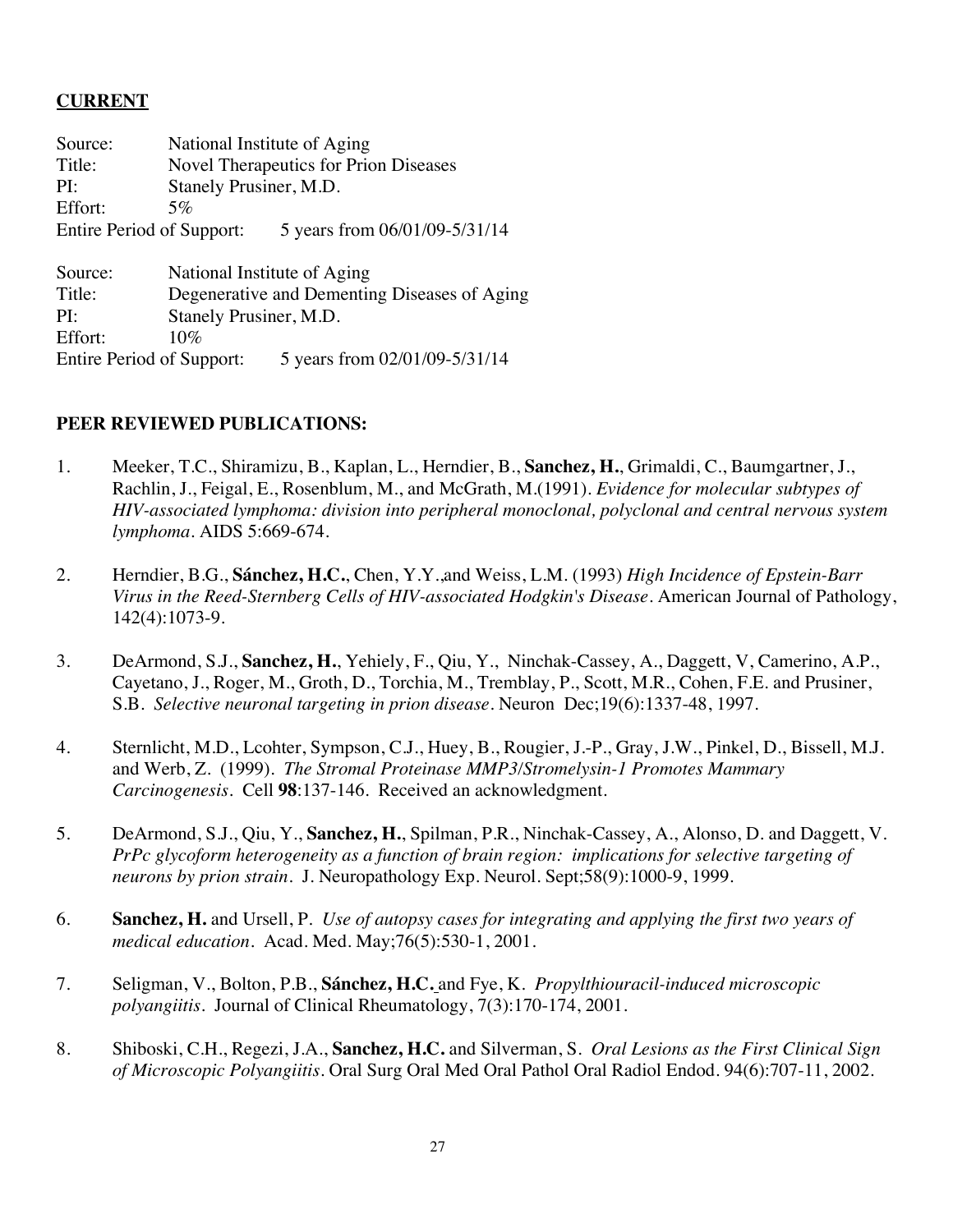- 9. Yeh, B.M., Coakley, F.V., Gotway, M.B., **Sanchez, H.C.**, Wilson, M., and Reddy G.P. *Prevalence and Importance of Azygos Arch Valves on Intravenous Contrast-Enhanced CT*. Radiology. 2004 Jan; 230(1): 111-5. Epub 2003 Nov 26.
- 10. Safar, J.G., Gerschwind, M.D., Deering, C., Didorenko, S., Sattavat, M, **Sanchez, H.**, Serban, H., Vey, M., Baron, H., Giles, K., Miller, B., DeArmond, S.J. and Prusiner, S.B. *Diagnosis of Human Prion Disease*. Proc Natl Acad Sci USA. Mar 1;102(9):3501-6, 2005.

## MANUSCRIPTS IN PREPARATION/ACCEPTED:

1. Kerlikowske, K., Molinaro A., Gauthier, M., Berman H., Waldman, F., Bennington, J. , **Sanchez, H.**, Jimenez, C., Stewart, K., Ljung, B.-M., and Tlsty, T. *Biomarker Expression and Risk of Subsequent Tumors After Initial Ductal Carcinoma In Situ Diagnosis*. Journal of the National Cancer Institute.

## ABSTRACTS:

- 1. Landolph, J.R., and **Sanchez, H.C.** (1986). *Inhibition of Chemical Transformation in C3H10T1/2 Cells by Aspirin II*(Abstract), American Association for Cancer Research, #541.
- 2. Herndier, B., Shiramizu, B., **Sanchez, H.**, Kaplan, L., Meeker, T., and McGrath, M.(1990). *Multisite Molecular Analysis of AIDS-associated Lymphomas*(Abstract). Sixth International Conference on AIDS, San Francisco.
- 3. McPhaul, L.W., Shiramizu, B.T., **Sanchez, H.**, Fein, C.L., Herndier, B.G., McGrath, M., and Ng, V.(1991) *Molecular Analysis of AIDS Lymphomas* (Abstract). Eighth Annual Universitywide AIDS Research Program and Task Force on AIDS.
- 4. Ng, V., McGrath, M., Fein, C.L., **Sanchez, H.**, McPhaul, L.W., Fry, W., and Nelson, P.(1991). *Immunoglobulin V region utilization by retrovirus associated lymphomas (Abstract). Eighth Annual* Universitywide AIDS Research Program and Task Force on AIDS.

## ACKNOWLEDGEMENTS:

1. Knoechel, B., Lohr, J., Kahn, E., Bluestone, J.A., and Abbas, A.K.. *Sequential Development of Interleukin 2-Dependent Effector and Regulatory T Cells in Response to Endogenous Systemic Antigen*. The Journal of Experimental Medicine. November 21;202(10):1375-1386, 2005. Assisted with microscopy and digital photography.

## BOOKS:

- 1. Bhushan, V., Le, Tao, and Amin, Chirag. *First Aid for the USMLE Step 1*. **Faculty Reviewer**, Pathology Section, Appleton & Lange, 1994-2001.
- 2. Edited/modified/replaced approximately 1600 gross, microscopic and electron microscopy images (project took 20 months starting in September 2002), Robbins and Cotran's Pathologic Basis of Disease, Seventh Edition, Editors Vinay Kumar, Abul Abbas and Nelson Fausto, Elsevier, August 2004.